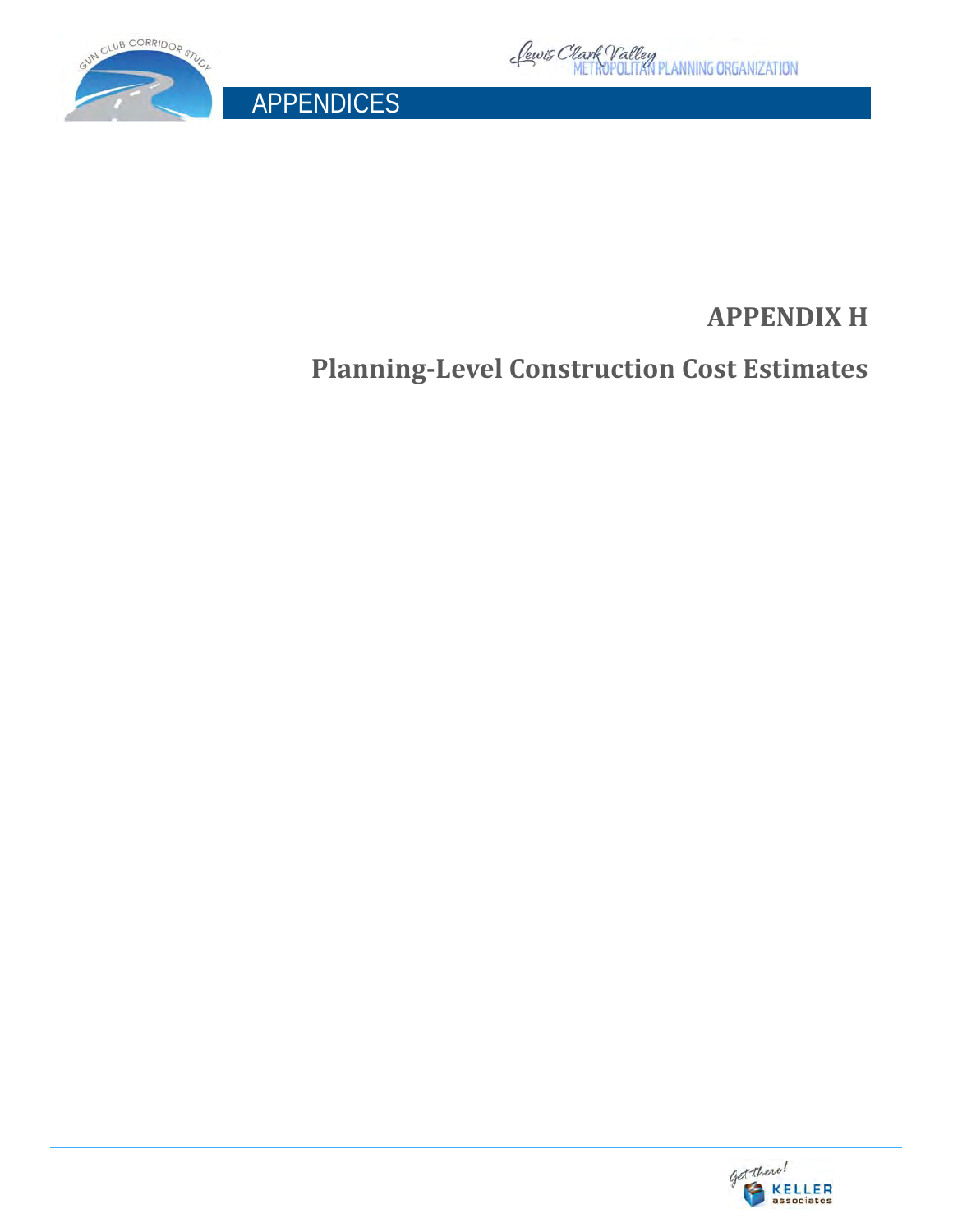**I-1 Main St & Lapwai Rd** Project No. Key No. I-1 October 7, 2016

# **PRE-DESIGN**

# **Signalized Intersection**

| <b>Item Description</b>                                          | Unit | Approx. Quantity | <b>Unit Price</b> | <b>Bid Price</b> |
|------------------------------------------------------------------|------|------------------|-------------------|------------------|
| <b>Traffic Signal System</b>                                     | LS.  |                  | \$300,000.00      | \$300,000        |
| <b>Pedestrian Ramps</b>                                          | EA   | 6                | 1,500.00<br>S     | \$9,000          |
|                                                                  |      |                  |                   |                  |
|                                                                  |      |                  |                   |                  |
| <b>SUBTOTAL</b> (Rounded up to the nearest \$1,000)              |      |                  |                   | \$309,000        |
|                                                                  |      |                  |                   |                  |
| Mobilization                                                     | %    | 10%              | \$<br>30,900      | \$30,900         |
| Contingency                                                      | %    | 15%              | 50,985<br>\$      | \$50,985         |
| <b>Construction Engineering &amp; Inspection</b>                 | %    | 20%              | 78,177<br>S       | \$78,177         |
|                                                                  |      |                  |                   |                  |
| <b>CONSTRUCTION SUBTOTAL</b> (Rounded up to the nearest \$1,000) |      |                  |                   | \$470,000        |
|                                                                  |      |                  |                   |                  |
| Design                                                           | $\%$ | 20%              | \$<br>94,000      | \$94,000         |
| Right-of-Way                                                     | LS   | 0                | \$                | \$0              |
|                                                                  |      |                  |                   |                  |
| TOTAL (Rounded up to the nearest \$1,000)                        |      |                  |                   | \$564,000        |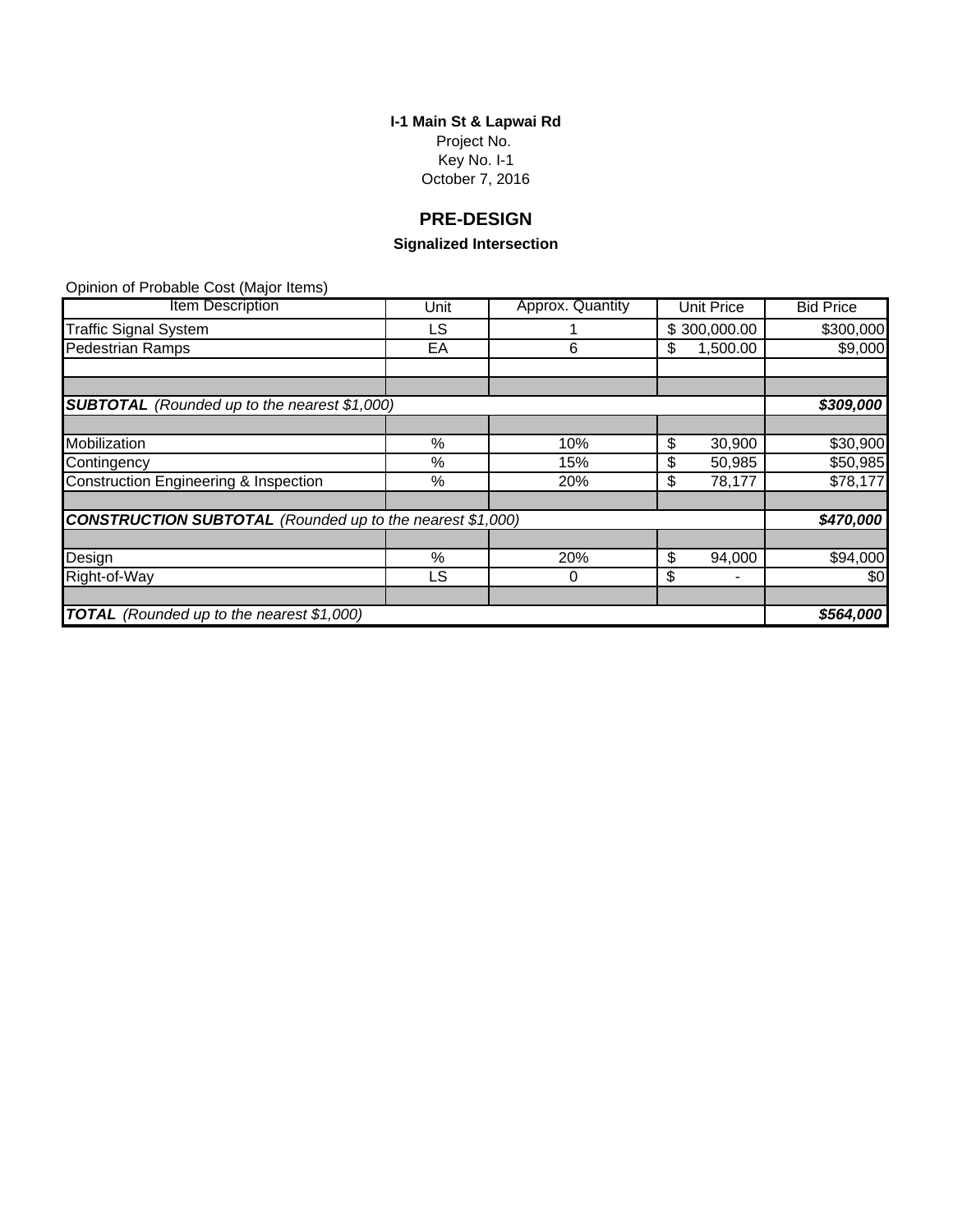**I-1 Main St & Lapwai Rd** Project No. Key No. I-1 October 7, 2016

**PRE-DESIGN**

#### **Roundabout**

| Item Description                                                 | Unit | Approx. Quantity | <b>Unit Price</b> | <b>Bid Price</b> |  |
|------------------------------------------------------------------|------|------------------|-------------------|------------------|--|
| Removal of Bituminous Surface (3" depth)                         | SY   | 5,900            | \$<br>3.00        | \$17,700         |  |
| Roadway Excavation (18" depth)                                   | SY   | 5,900            | \$<br>5.00        | \$29,500         |  |
| Granular Subbase (12" depth)                                     | SY   | 5,900            | \$<br>8.00        | \$47,200         |  |
| Base (6" depth)                                                  | SY   | 5,900            | \$<br>7.00        | \$41,300         |  |
| Asphalt Paving (3" depth)                                        | SY   | 4,700            | \$<br>13.00       | \$61,100         |  |
| <b>Tack Coat</b>                                                 | SY   | 4,700            | \$<br>0.15        | \$705            |  |
| Concrete Island Work                                             | SY   | 1,200            | \$<br>150.00      | \$180,000        |  |
| <b>Traffic Control Items</b>                                     | LS   |                  | \$<br>20,000.00   | \$20,000         |  |
|                                                                  |      |                  |                   | \$0              |  |
|                                                                  |      |                  |                   |                  |  |
| <b>SUBTOTAL</b> (Rounded up to the nearest \$1,000)              |      |                  |                   | \$398,000        |  |
|                                                                  |      |                  |                   |                  |  |
| Mobilization                                                     | %    | 10%              | \$<br>39,800      | \$39,800         |  |
| Contingency                                                      | %    | 15%              | \$<br>65,670      | \$65,670         |  |
| Construction Engineering & Inspection                            | %    | 20%              | \$<br>100,694     | \$100,694        |  |
|                                                                  |      |                  |                   |                  |  |
| <b>CONSTRUCTION SUBTOTAL</b> (Rounded up to the nearest \$1,000) |      |                  |                   |                  |  |
|                                                                  |      |                  |                   |                  |  |
| Design                                                           | %    | 20%              | \$<br>121,000     | \$121,000        |  |
| Right-of-Way                                                     | LS   | $\mathbf 0$      | \$<br>-           | \$0              |  |
|                                                                  |      |                  |                   |                  |  |
| TOTAL (Rounded up to the nearest \$1,000)                        |      |                  |                   | \$726,000        |  |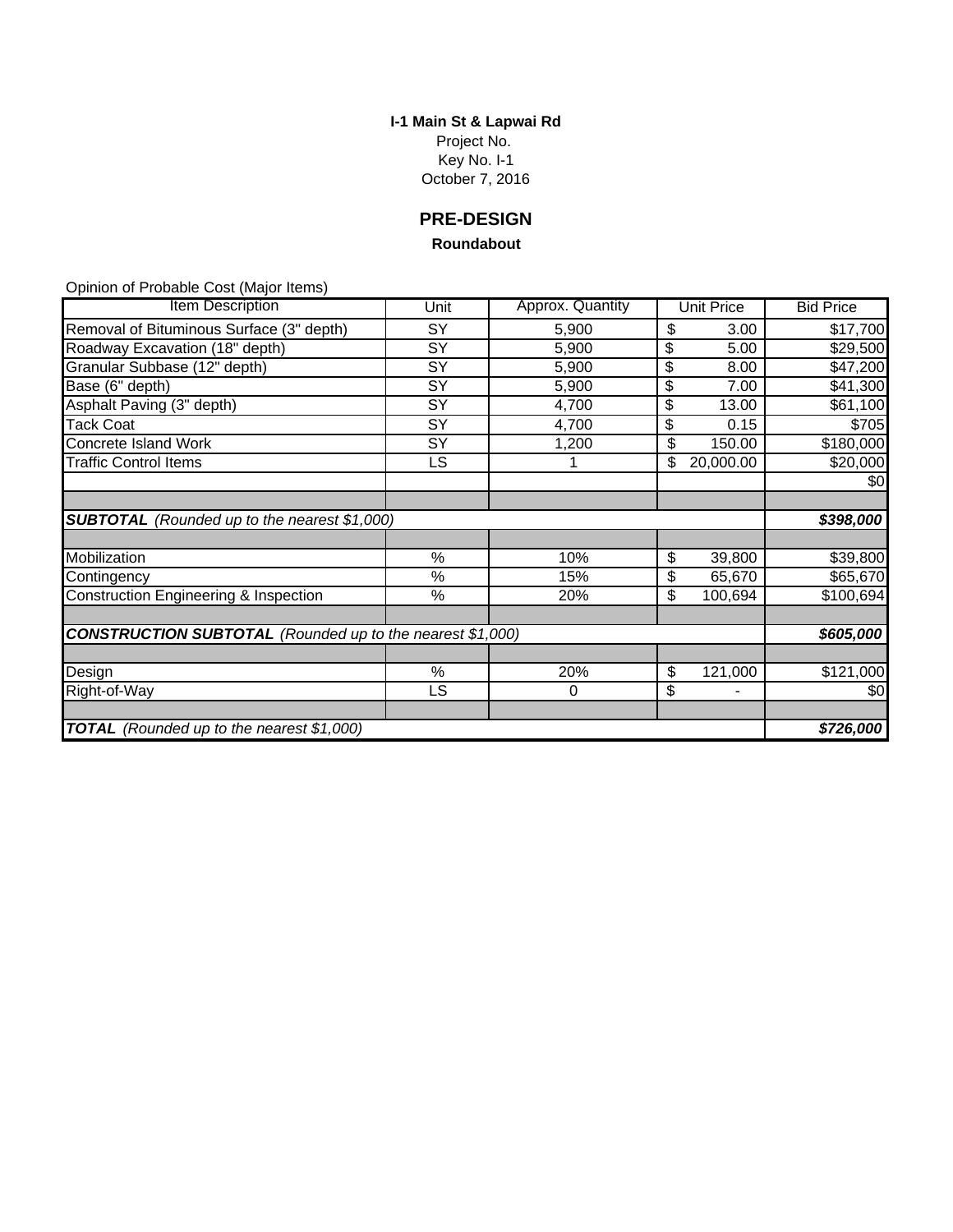**I-2 Lapwai Rd & Gun Club Rd** Project No. Key No. I-2 October 7, 2016

# **PRE-DESIGN**

# **Signalized Intersection**

| <b>Item Description</b>                                          | Unit | Approx. Quantity | <b>Unit Price</b> | <b>Bid Price</b> |
|------------------------------------------------------------------|------|------------------|-------------------|------------------|
| <b>Traffic Signal System</b>                                     | LS.  |                  | \$300,000.00      | \$300,000        |
| <b>Pedestrian Ramps</b>                                          | EA   | 6                | 1,500.00<br>S     | \$9,000          |
|                                                                  |      |                  |                   |                  |
|                                                                  |      |                  |                   |                  |
| <b>SUBTOTAL</b> (Rounded up to the nearest \$1,000)              |      |                  |                   | \$309,000        |
|                                                                  |      |                  |                   |                  |
| Mobilization                                                     | %    | 10%              | \$<br>30,900      | \$30,900         |
| Contingency                                                      | %    | 15%              | \$<br>50,985      | \$50,985         |
| <b>Construction Engineering &amp; Inspection</b>                 | %    | 20%              | 78,177<br>S       | \$78,177         |
|                                                                  |      |                  |                   |                  |
| <b>CONSTRUCTION SUBTOTAL</b> (Rounded up to the nearest \$1,000) |      |                  |                   | \$470,000        |
|                                                                  |      |                  |                   |                  |
| Design                                                           | %    | 20%              | S<br>94,000       | \$94,000         |
| Right-of-Way                                                     | LS.  | 0                | \$                | \$0              |
|                                                                  |      |                  |                   |                  |
| TOTAL (Rounded up to the nearest \$1,000)                        |      |                  |                   | \$564,000        |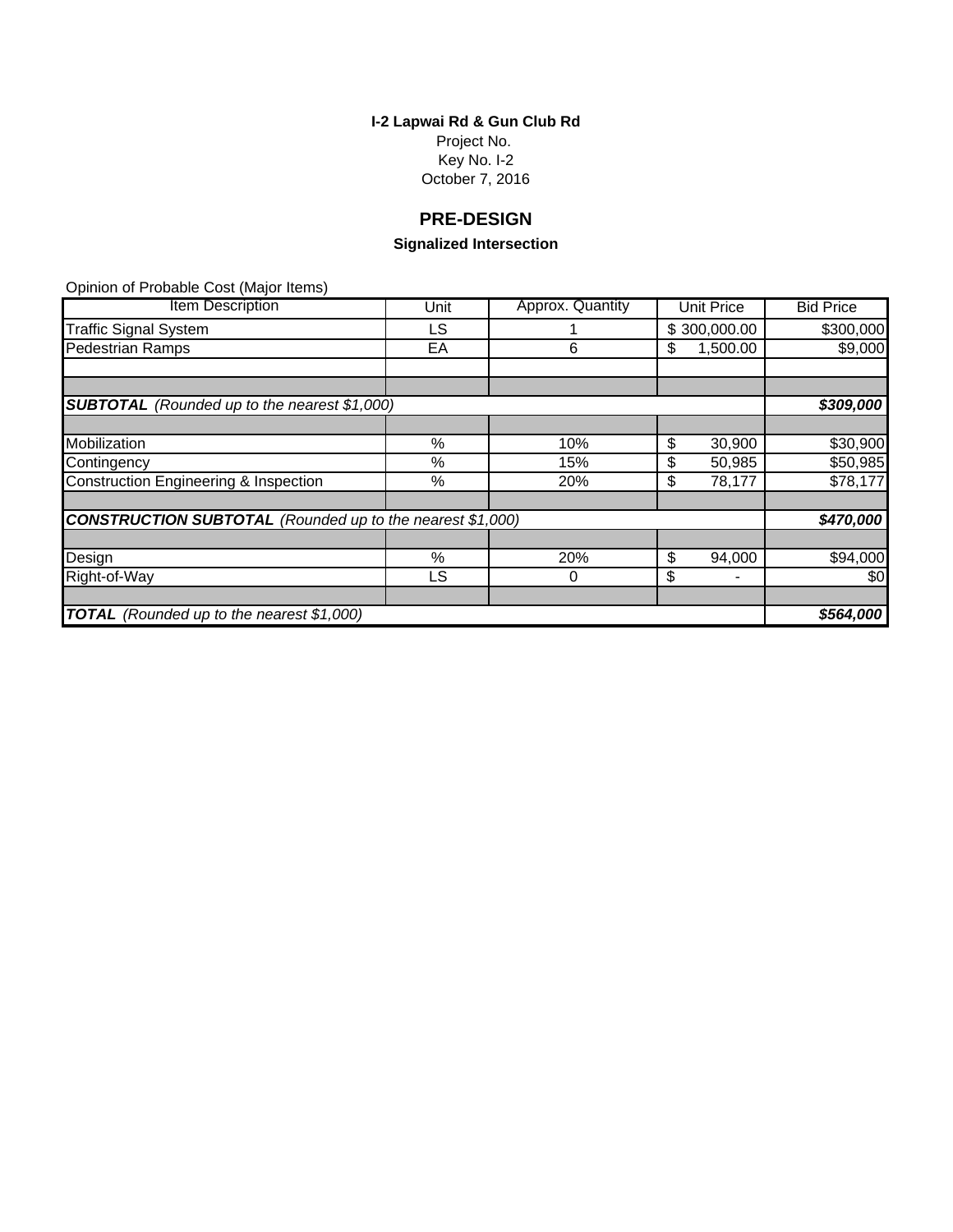#### **I-2 Lapwai Rd & Gun Club Rd** Project No. Key No. I-2 October 7, 2016

# **PRE-DESIGN**

# **Turn Lanes on Lapwai Rd**

| <b>Item Description</b>                                          | Unit | Approx. Quantity |    | <b>Unit Price</b> | <b>Bid Price</b> |
|------------------------------------------------------------------|------|------------------|----|-------------------|------------------|
| Roadway Excavation (18" depth)                                   | SY   | 250              | \$ | 5.00              | \$1,250          |
| Granular Subbase (12" depth)                                     | SY   | 250              | \$ | 8.00              | \$2,000          |
| Base (6" depth)                                                  | SY   | 250              | \$ | 7.00              | \$1,750          |
| Asphalt Paving (3" depth)                                        | SY   | 250              | \$ | 13.00             | \$3,250          |
| <b>Tack Coat</b>                                                 | SY   | 250              | \$ | 0.15              | \$38             |
| <b>Traffic Control Items</b>                                     | LS   |                  | \$ | 20,000.00         | \$20,000         |
|                                                                  |      |                  |    |                   |                  |
| <b>SUBTOTAL</b> (Rounded up to the nearest \$1,000)              |      |                  |    |                   | \$29,000         |
|                                                                  |      |                  |    |                   |                  |
| Mobilization                                                     | %    | 10%              | \$ | 2,900             | \$2,900          |
| Contingency                                                      | %    | 15%              | \$ | 4,785             | \$4,785          |
| <b>Construction Engineering &amp; Inspection</b>                 | %    | 20%              | \$ | 7,337             | \$7,337          |
| <b>CONSTRUCTION SUBTOTAL</b> (Rounded up to the nearest \$1,000) |      |                  |    |                   |                  |
|                                                                  |      |                  |    |                   |                  |
| Design                                                           | %    | 20%              | \$ | 9,000             | \$9,000          |
| Right-of-Way                                                     | LS   |                  | \$ | 20,000            | \$20,000         |
|                                                                  |      |                  |    |                   |                  |
| <b>TOTAL</b> (Rounded up to the nearest \$1,000)                 |      |                  |    |                   | \$74,000         |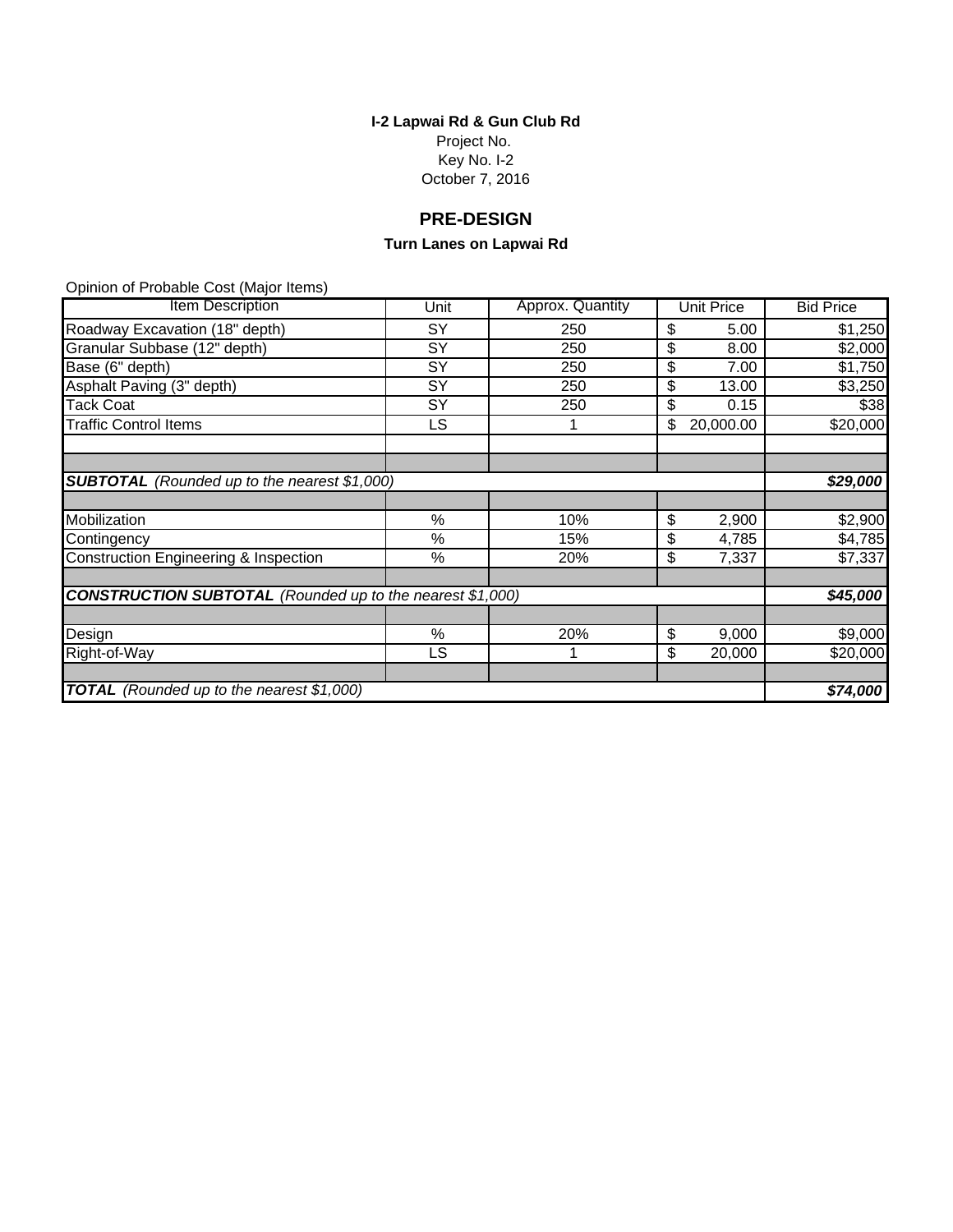**I-2 Lapwai Rd & Gun Club Rd** Project No. Key No. I-2 October 7, 2016

**PRE-DESIGN**

#### **Roundabout**

| <b>Item Description</b>                                          | Unit | Approx. Quantity | <b>Unit Price</b> | <b>Bid Price</b> |
|------------------------------------------------------------------|------|------------------|-------------------|------------------|
| Removal of Bituminous Surface (3" depth)                         | SY   | 920              | \$<br>3.00        | \$2,760          |
| Roadway Excavation (18" depth)                                   | SY   | 2,800            | \$<br>5.00        | \$14,000         |
| Granular Subbase (12" depth)                                     | SY   | 2,800            | \$<br>8.00        | \$22,400         |
| Base (6" depth)                                                  | SY   | 2,800            | \$<br>7.00        | \$19,600         |
| Asphalt Paving (3" depth)                                        | SY   | 2,140            | \$<br>13.00       | \$27,820         |
| <b>Tack Coat</b>                                                 | SY   | 2,140            | \$<br>0.15        | \$321            |
| Concrete Island Work                                             | SY   | 660              | \$<br>150.00      | \$99,000         |
| <b>Traffic Control</b>                                           | LS   | 1                | \$<br>20,000.00   | \$20,000         |
|                                                                  |      |                  |                   |                  |
|                                                                  |      |                  |                   |                  |
| <b>SUBTOTAL</b> (Rounded up to the nearest \$1,000)              |      |                  |                   | \$206,000        |
|                                                                  |      |                  |                   |                  |
| Mobilization                                                     | %    | 10%              | \$<br>20,600      | \$20,600         |
| Contingency                                                      | $\%$ | 15%              | \$<br>33,990      | \$33,990         |
| Construction Engineering & Inspection                            | %    | 20%              | \$<br>52,118      | \$52,118         |
|                                                                  |      |                  |                   |                  |
| <b>CONSTRUCTION SUBTOTAL</b> (Rounded up to the nearest \$1,000) |      |                  |                   | \$313,000        |
|                                                                  |      |                  |                   |                  |
| Design                                                           | $\%$ | 20%              | \$<br>62,600      | \$62,600         |
| Right-of-Way                                                     | LS   | $\mathbf 0$      | \$<br>45,000      | \$45,000         |
|                                                                  |      |                  |                   |                  |
| TOTAL (Rounded up to the nearest \$1,000)                        |      |                  |                   | \$421,000        |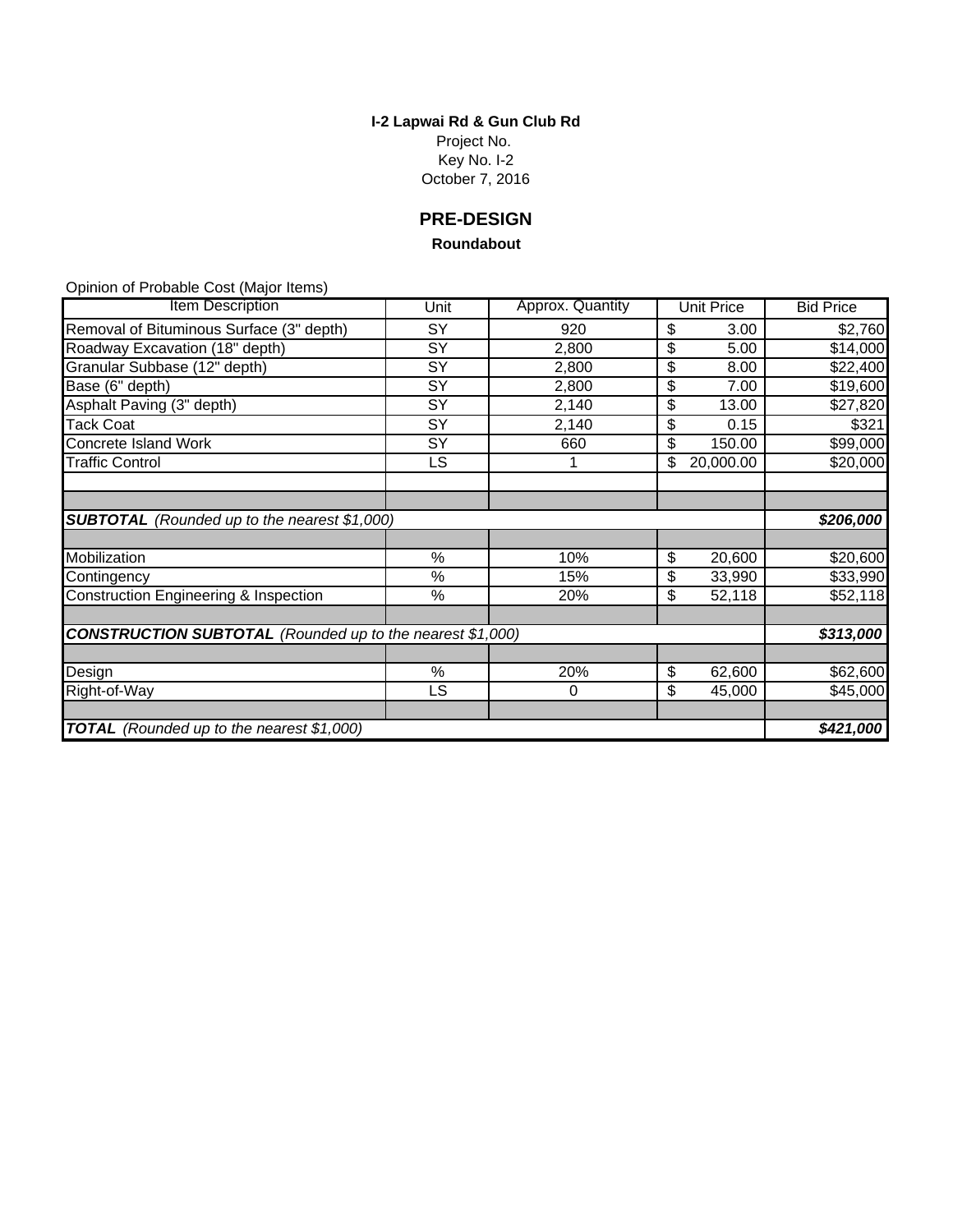# **I-3 10th St & Warner Ave** Project No.

Key No. I-3 October 7, 2016

# **PRE-DESIGN**

# **Add Left Turn Lane and Separator Curb**

| Item Description                                                 | Unit | Approx. Quantity | Unit Price      | <b>Bid Price</b> |
|------------------------------------------------------------------|------|------------------|-----------------|------------------|
| Restriping                                                       | LS   |                  | \$<br>5,000.00  | \$5,000          |
| <b>Traffic Separator Curb</b>                                    | LF   | 150              | \$<br>20.00     | \$3,000          |
| <b>Traffic Control Items</b>                                     | LS   |                  | \$<br>10,000.00 | \$10,000         |
|                                                                  |      |                  |                 |                  |
|                                                                  |      |                  |                 |                  |
| <b>SUBTOTAL</b> (Rounded up to the nearest \$1,000)              |      |                  |                 | \$18,000         |
|                                                                  |      |                  |                 |                  |
| Mobilization                                                     | %    | 10%              | \$<br>1,800     | \$1,800          |
| Contingency                                                      | %    | 20%              | \$<br>3,960     | \$3,960          |
| Construction Engineering & Inspection                            | %    | 20%              | \$<br>4,752     | \$4,752          |
|                                                                  |      |                  |                 |                  |
| <b>CONSTRUCTION SUBTOTAL</b> (Rounded up to the nearest \$1,000) |      |                  |                 | \$29,000         |
|                                                                  |      |                  |                 |                  |
| Design                                                           | %    | 20%              | \$<br>5,800     | \$5,800          |
| Right-of-Way                                                     | LS   | 0                | \$              | \$0              |
|                                                                  |      |                  |                 |                  |
| <b>TOTAL</b><br>(Rounded up to the nearest \$1,000)              |      |                  |                 | \$35,000         |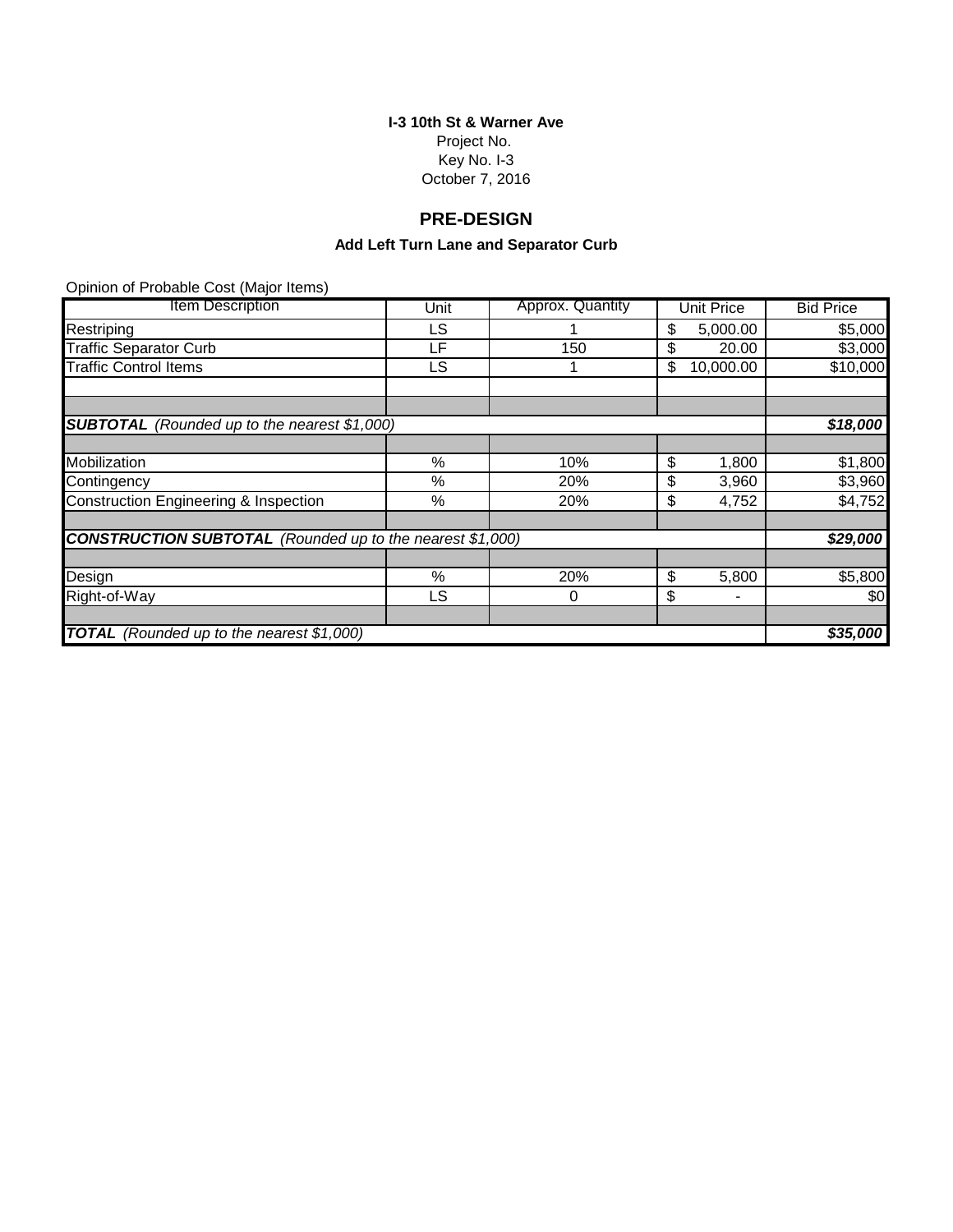#### **I-3 10th St & Warner Ave** Project No. Key No. I-3 October 7, 2016

#### **PRE-DESIGN**

## **Stop-Controlled Northwestbound & Southeastbound, Remove Existing Northeastbound Stop Sign**

| <b>Item Description</b>                                          | Unit      | Approx. Quantity | <b>Unit Price</b> | <b>Bid Price</b> |  |
|------------------------------------------------------------------|-----------|------------------|-------------------|------------------|--|
| Remove Existing Stop Sign                                        | EA        |                  | 150.00<br>\$      | \$150            |  |
| <b>Obliteration of Pavement Markings</b>                         | <b>SF</b> | 50               | \$<br>15.00       | \$750            |  |
| <b>Special Pavement Markings</b>                                 | <b>SF</b> | 100              | \$<br>10.00       | \$1,000          |  |
| <b>Install Stop Signs</b>                                        | EA        | 2                | \$<br>2,500.00    | \$5,000          |  |
| Install Advance Warning Signs                                    | EA        | $\overline{2}$   | \$<br>2,500.00    | \$5,000          |  |
|                                                                  |           |                  |                   |                  |  |
| <b>SUBTOTAL</b> (Rounded up to the nearest \$1,000)              |           |                  |                   | \$12,000         |  |
|                                                                  |           |                  |                   |                  |  |
| Mobilization                                                     | %         | 10%              | \$<br>1,200       | \$1,200          |  |
| Contingency                                                      | %         | 10%              | \$<br>1,320       | \$1,320          |  |
| Construction Engineering & Inspection                            | %         | 20%              | \$<br>2,904       | \$2,904          |  |
| <b>CONSTRUCTION SUBTOTAL</b> (Rounded up to the nearest \$1,000) |           |                  |                   | \$18,000         |  |
|                                                                  |           |                  |                   |                  |  |
| Design                                                           | $\%$      | 20%              | \$<br>3,600       | \$3,600          |  |
| Right-of-Way                                                     | LS        | 0                | \$                | \$0              |  |
| TOTAL (Rounded up to the nearest \$1,000)                        |           |                  |                   |                  |  |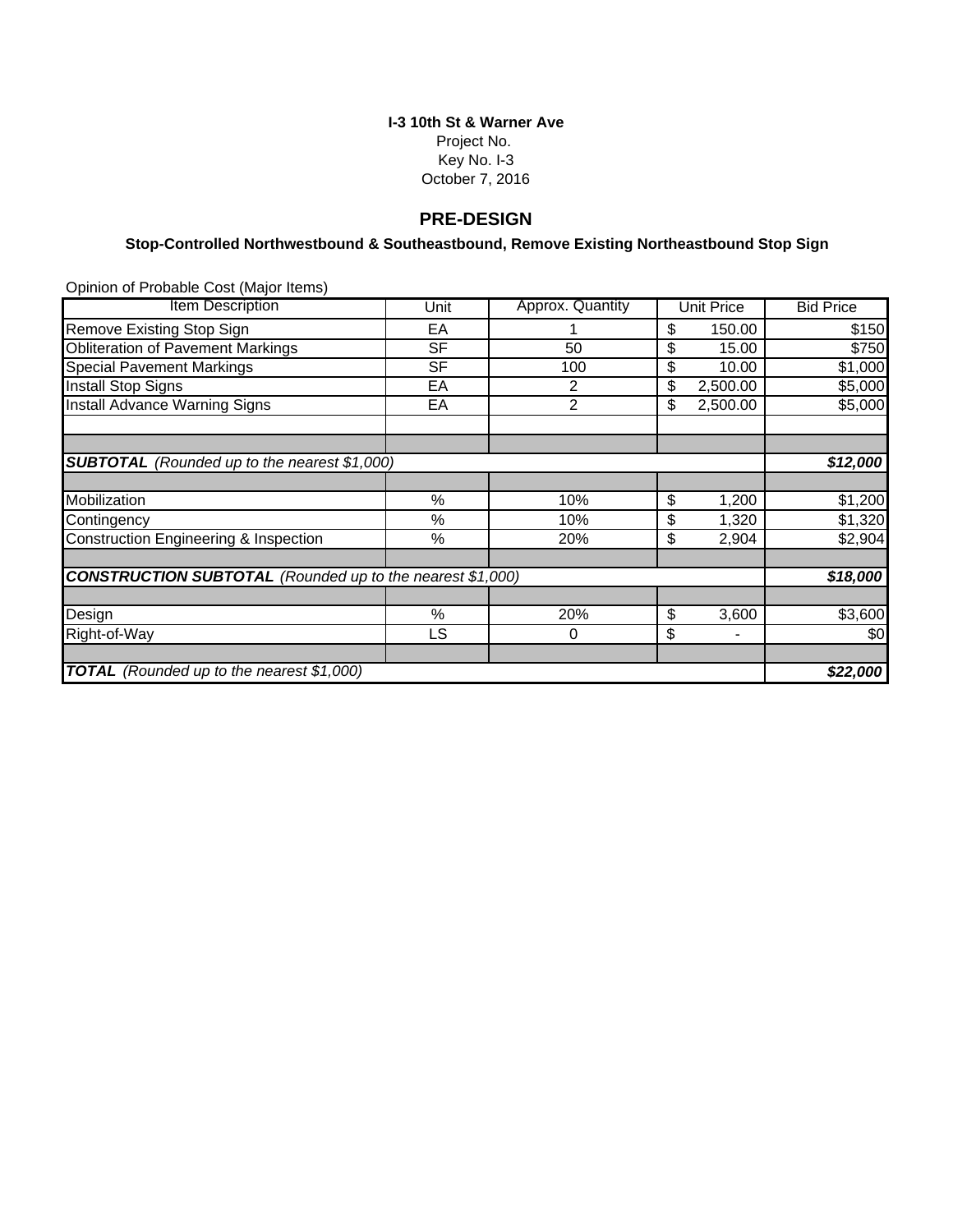**I-4 Thain Rd & 10th St** Project No. Key No. I-4 October 7, 2016

# **PRE-DESIGN**

# **ADA Pedestrian Ramps**

| <b>Item Description</b>                                          | Unit | Approx. Quantity | Unit Price     | <b>Bid Price</b> |
|------------------------------------------------------------------|------|------------------|----------------|------------------|
| <b>Reconstruct Pedestrian Ramps</b>                              | EА   |                  | \$<br>1,500.00 | \$3,000          |
| <b>Traffic Control Items</b>                                     | LS   |                  | \$<br>1,000.00 | \$1,000          |
|                                                                  |      |                  |                | \$0              |
|                                                                  |      |                  |                |                  |
| <b>SUBTOTAL</b> (Rounded up to the nearest \$1,000)              |      |                  |                | \$4,000          |
|                                                                  |      |                  |                |                  |
| Mobilization                                                     | %    | 10%              | \$<br>400      | \$400            |
| Contingency                                                      | %    | 10%              | \$<br>440      | \$440            |
| Construction Engineering & Inspection                            | %    | 10%              | \$<br>484      | \$484            |
|                                                                  |      |                  |                |                  |
| <b>CONSTRUCTION SUBTOTAL</b> (Rounded up to the nearest \$1,000) |      |                  |                | \$6,000          |
|                                                                  |      |                  |                |                  |
| Design                                                           | %    | 10%              | \$<br>600      | \$600            |
| Right-of-Way                                                     | LS.  | 0                | \$<br>-        | \$0              |
|                                                                  |      |                  |                |                  |
| <b>TOTAL</b> (Rounded up to the nearest \$1,000)                 |      |                  |                | \$7,000          |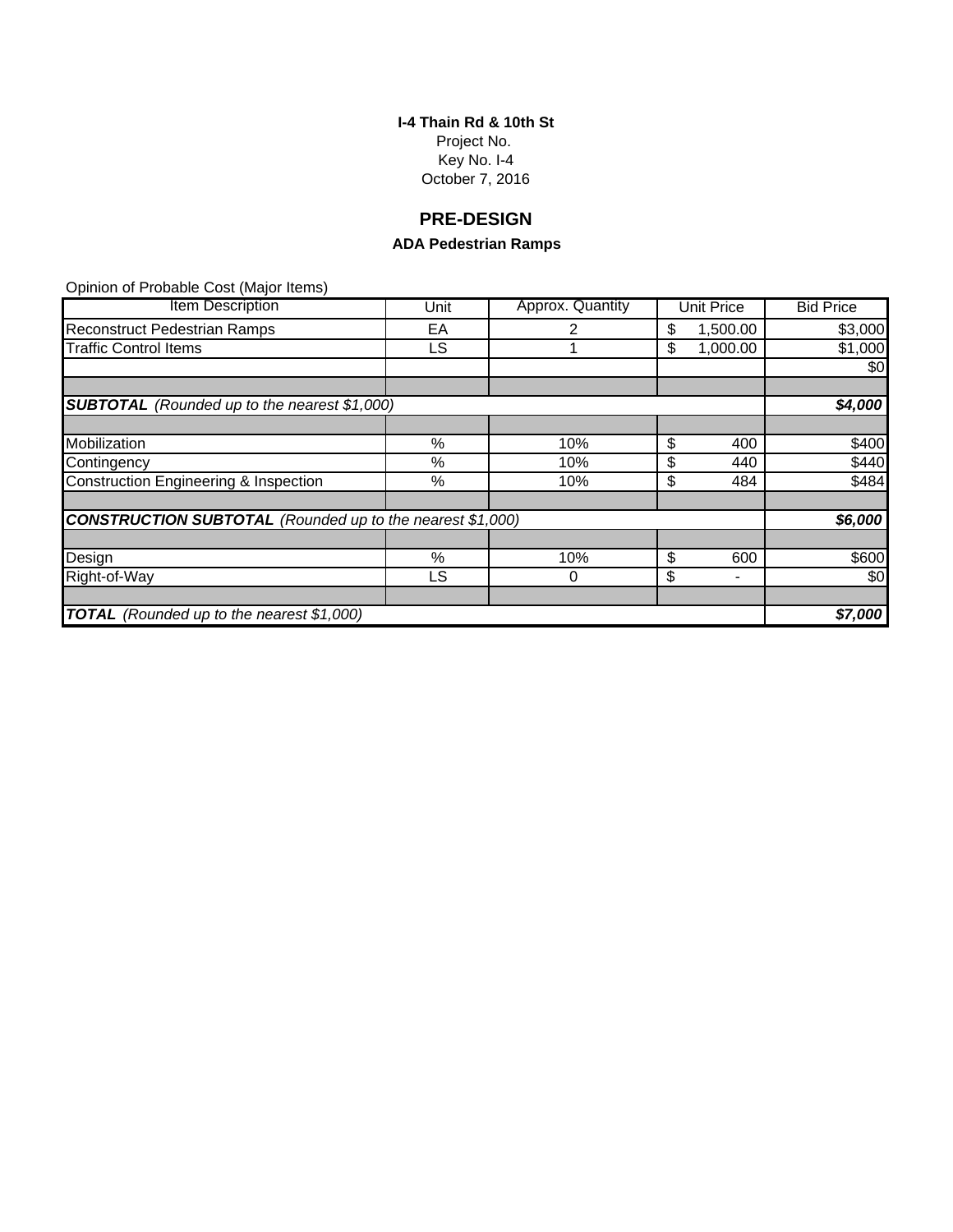**I-4 Thain Rd & 10th St** Project No. Key No. I-4 October 7, 2016

# **PRE-DESIGN**

## **Add Flashing Yellow Arrow on 10th Street Left Turns**

| <b>Item Description</b>                                          | Unit | Approx. Quantity | <b>Unit Price</b> | <b>Bid Price</b> |
|------------------------------------------------------------------|------|------------------|-------------------|------------------|
| <b>Traffic Signal Modifications</b>                              | LS.  |                  | \$<br>5,000.00    | \$5,000          |
| <b>Traffic Control Items</b>                                     | LS.  |                  | \$<br>1,000.00    | \$1,000          |
|                                                                  |      |                  |                   | \$0              |
|                                                                  |      |                  |                   |                  |
| <b>SUBTOTAL</b> (Rounded up to the nearest \$1,000)              |      |                  |                   | \$6,000          |
|                                                                  |      |                  |                   |                  |
| Mobilization                                                     | %    | 10%              | \$<br>600         | \$600            |
| Contingency                                                      | ℅    | 20%              | \$<br>1,320       | \$1,320          |
| <b>Construction Engineering &amp; Inspection</b>                 | %    | 10%              | \$<br>792         | \$792            |
|                                                                  |      |                  |                   |                  |
| <b>CONSTRUCTION SUBTOTAL</b> (Rounded up to the nearest \$1,000) |      |                  |                   | \$9,000          |
|                                                                  |      |                  |                   |                  |
| Design                                                           | %    | 10%              | \$<br>900         | \$900            |
| Right-of-Way                                                     | LS.  | $\Omega$         | \$                | \$0              |
|                                                                  |      |                  |                   |                  |
| <b>TOTAL</b> (Rounded up to the nearest \$1,000)                 |      |                  |                   | \$10,000         |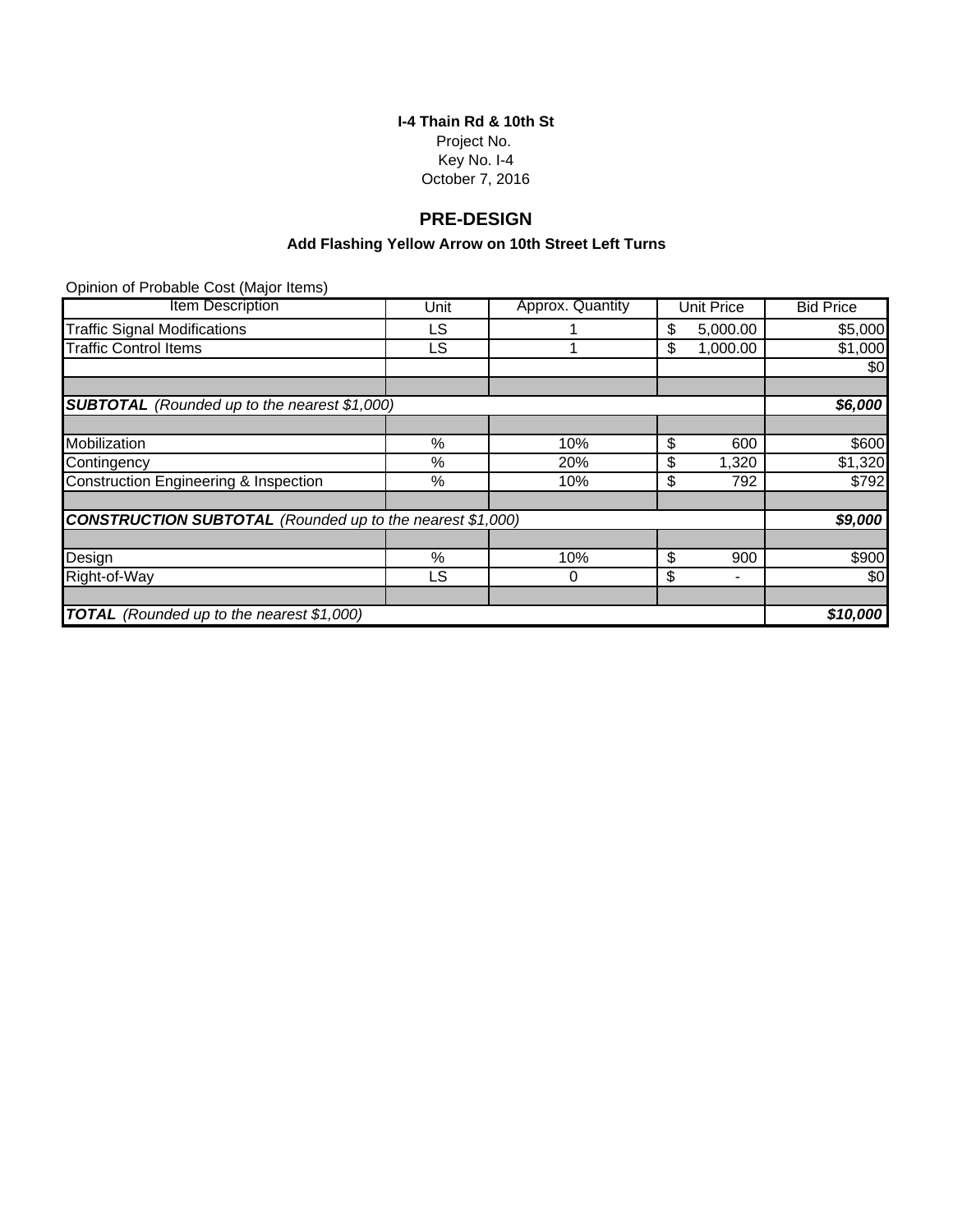**S-1 Lapwai Rd (Main St to Gun Club Rd)**

Project No. Key No. S-1 October 7, 2016

# **PRE-DESIGN**

#### **Four-Lane Minor Arterial**

| Item Description                                                 | Unit            | Approx. Quantity | <b>Unit Price</b> | <b>Bid Price</b> |
|------------------------------------------------------------------|-----------------|------------------|-------------------|------------------|
| Removal of Bituminous Surface (3" depth)                         | SY              | 20,300           | \$<br>3.00        | \$60,900         |
| Earthwork/Rock Blasting                                          | LS              |                  | 100,000.00<br>\$  | \$100,000        |
| Roadway Excavation (18" depth)                                   | SY              | 20,300           | \$<br>5.00        | \$101,500        |
| Granular Subbase (12" depth)                                     | SY              | 20,300           | \$<br>8.00        | \$162,400        |
| Base (6" depth)                                                  | SY              | 20,300           | \$<br>7.00        | \$142,100        |
| Asphalt Paving (3" depth)                                        | SY              | 20,300           | \$<br>13.00       | \$263,900        |
| <b>Tack Coat</b>                                                 | $\overline{SY}$ | 20,300           | \$<br>0.15        | \$3,045          |
| <b>Curb and Gutter</b>                                           | LF              | 7,100            | \$<br>20.00       | \$142,000        |
| Sidewalk                                                         | SY              | 4,300            | \$<br>40.00       | \$172,000        |
| <b>Traffic Control Items</b>                                     | LS              |                  | 25,000.00<br>\$   | \$25,000         |
|                                                                  |                 |                  |                   |                  |
|                                                                  |                 |                  |                   |                  |
| <b>SUBTOTAL</b> (Rounded up to the nearest \$1,000)              |                 |                  |                   | \$1,173,000      |
|                                                                  |                 |                  |                   |                  |
| Mobilization                                                     | %               | 10%              | \$<br>117,300     | \$117,300        |
| Contingency                                                      | $\%$            | 10%              | \$<br>129,030     | \$129,030        |
| <b>Construction Engineering &amp; Inspection</b>                 | %               | 20%              | \$<br>283,866     | \$283,866        |
|                                                                  |                 |                  |                   |                  |
| <b>CONSTRUCTION SUBTOTAL</b> (Rounded up to the nearest \$1,000) |                 |                  |                   | \$1,704,000      |
|                                                                  |                 |                  |                   |                  |
| Design                                                           | %               | 20%              | 340,800<br>\$     | \$340,800        |
| Right-of-Way                                                     | LS              | 1                | \$<br>567,000     | \$567,000        |
|                                                                  |                 |                  |                   |                  |
| <b>TOTAL</b> (Rounded up to the nearest \$1,000)                 |                 |                  |                   | \$2,612,000      |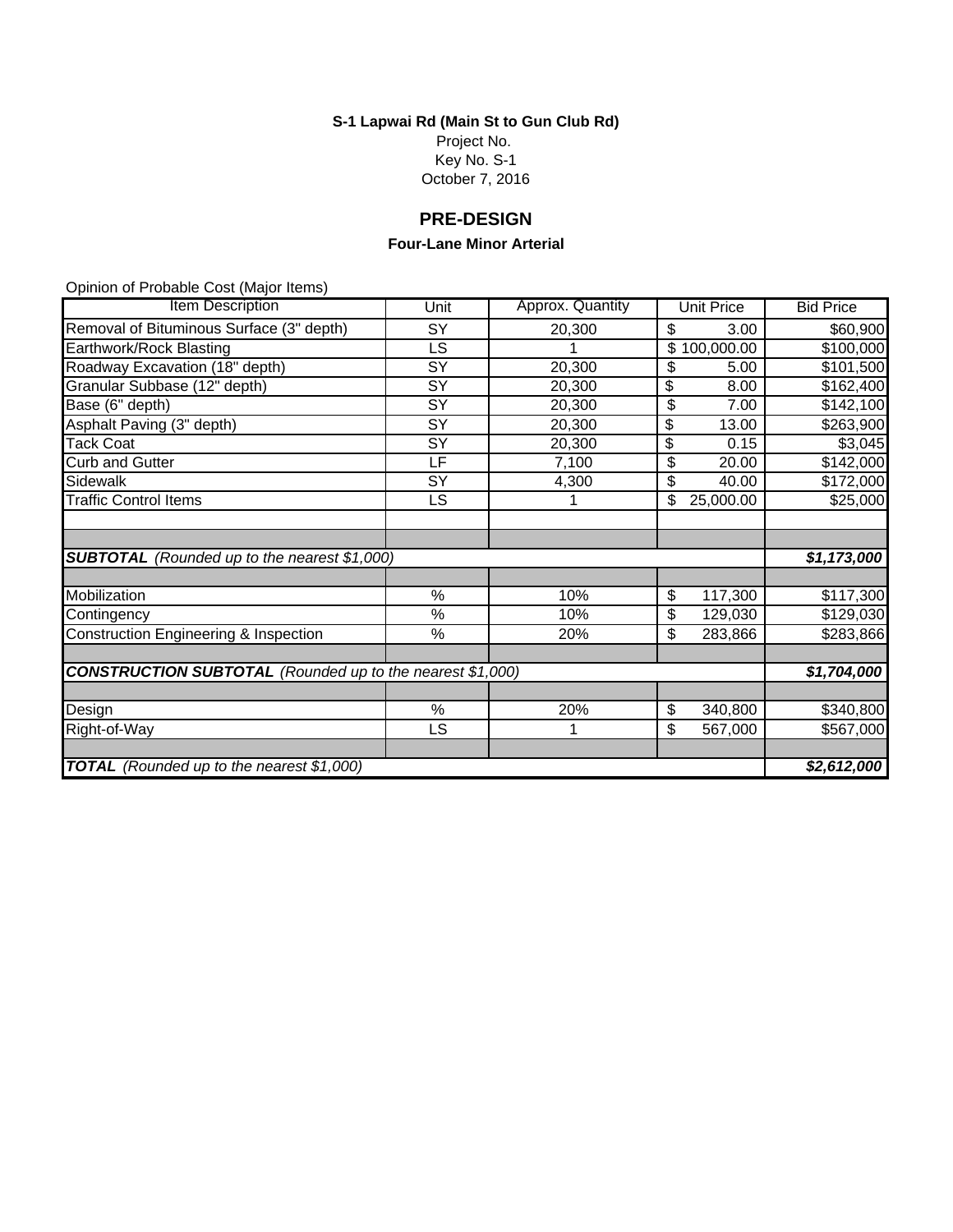**S-1 Lapwai Rd (Main St to Gun Club Rd)** Project No.

Key No. S-1

October 7, 2016

# **PRE-DESIGN**

#### **Three-Lane Minor Arterial**

| Item Description                                                 | Unit            | Approx. Quantity | <b>Unit Price</b> | <b>Bid Price</b> |
|------------------------------------------------------------------|-----------------|------------------|-------------------|------------------|
| Removal of Bituminous Surface (3" depth)                         | SY              | 20,300           | \$<br>3.00        | \$60,900         |
| Earthwork/Rock Blasting                                          | LS              |                  | 100,000.00<br>\$  | \$100,000        |
| Roadway Excavation (18" depth)                                   | SY              | 20,300           | \$<br>5.00        | \$101,500        |
| Granular Subbase (12" depth)                                     | SY              | 20,300           | \$<br>8.00        | \$162,400        |
| Base (6" depth)                                                  | SY              | 20,300           | \$<br>7.00        | \$142,100        |
| Asphalt Paving (3" depth)                                        | SY              | 20,300           | \$<br>13.00       | \$263,900        |
| <b>Tack Coat</b>                                                 | $\overline{SY}$ | 20,300           | \$<br>0.15        | \$3,045          |
| <b>Curb and Gutter</b>                                           | LF              | 7,100            | \$<br>20.00       | \$142,000        |
| Sidewalk                                                         | SY              | 4,300            | \$<br>40.00       | \$172,000        |
| <b>Traffic Control Items</b>                                     | LS              |                  | 25,000.00<br>\$   | \$25,000         |
|                                                                  |                 |                  |                   |                  |
|                                                                  |                 |                  |                   |                  |
| <b>SUBTOTAL</b> (Rounded up to the nearest \$1,000)              |                 |                  |                   | \$1,173,000      |
|                                                                  |                 |                  |                   |                  |
| Mobilization                                                     | %               | 10%              | \$<br>117,300     | \$117,300        |
| Contingency                                                      | $\%$            | 10%              | \$<br>129,030     | \$129,030        |
| <b>Construction Engineering &amp; Inspection</b>                 | %               | 20%              | \$<br>283,866     | \$283,866        |
|                                                                  |                 |                  |                   |                  |
| <b>CONSTRUCTION SUBTOTAL</b> (Rounded up to the nearest \$1,000) |                 |                  |                   | \$1,704,000      |
|                                                                  |                 |                  |                   |                  |
| Design                                                           | %               | 20%              | 340,800<br>\$     | \$340,800        |
| Right-of-Way                                                     | LS              | 1                | \$<br>567,000     | \$567,000        |
|                                                                  |                 |                  |                   |                  |
| <b>TOTAL</b> (Rounded up to the nearest \$1,000)                 |                 |                  |                   | \$2,612,000      |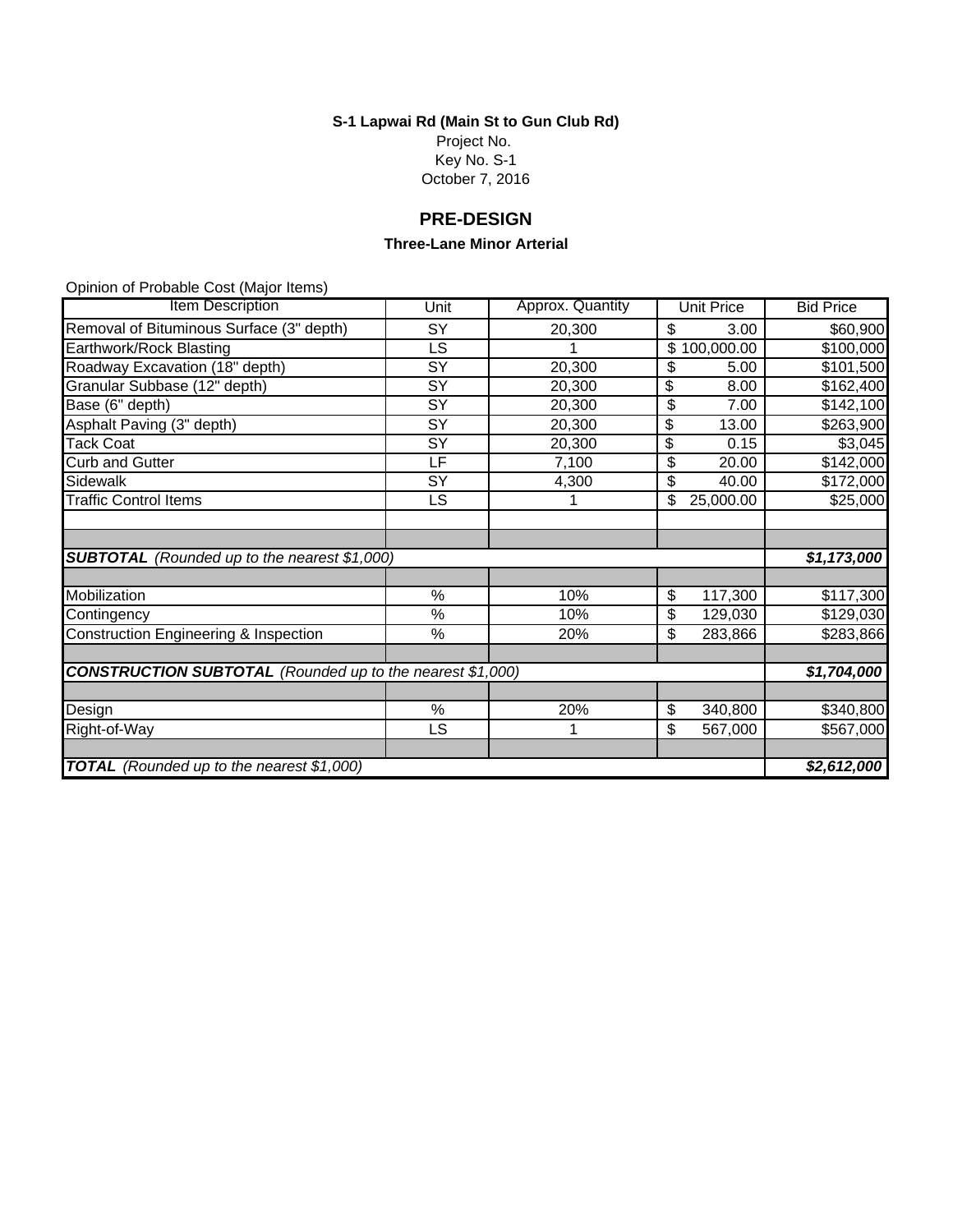# **S-1 Lapwai Rd (Main St to Gun Club Rd)**

Project No. Key No. S-1 October 7, 2016

# **PRE-DESIGN**

#### **Five-Lane Minor Arterial**

| Item Description                                                 | Unit            | Approx. Quantity | <b>Unit Price</b> | <b>Bid Price</b> |
|------------------------------------------------------------------|-----------------|------------------|-------------------|------------------|
| Removal of Bituminous Surface (3" depth)                         | SY              | 27,300           | \$<br>3.00        | \$81,900         |
| Earthwork/Rock Blasting                                          | LS              |                  | \$200,000.00      | \$200,000        |
| Roadway Excavation (18" depth)                                   | SY              | 27,300           | \$<br>5.00        | \$136,500        |
| Granular Subbase (12" depth)                                     | SY              | 27,300           | \$<br>8.00        | \$218,400        |
| Base (6" depth)                                                  | $\overline{SY}$ | 27,300           | \$<br>7.00        | \$191,100        |
| Asphalt Paving (3" depth)                                        | SY              | 27,300           | \$<br>13.00       | \$354,900        |
| <b>Tack Coat</b>                                                 | SY              | 27,300           | \$<br>0.15        | \$4,095          |
| <b>Curb and Gutter</b>                                           | LF              | 7,100            | 20.00<br>\$       | \$142,000        |
| Sidewalk                                                         | SY              | 4,300            | \$<br>40.00       | \$172,000        |
| <b>Traffic Control Items</b>                                     | LS              |                  | 25,000.00<br>\$   | \$25,000         |
|                                                                  |                 |                  |                   |                  |
|                                                                  |                 |                  |                   |                  |
| <b>SUBTOTAL</b> (Rounded up to the nearest \$1,000)              |                 |                  |                   | \$1,526,000      |
|                                                                  |                 |                  |                   |                  |
| Mobilization                                                     | %               | 10%              | \$<br>152,600     | \$152,600        |
| Contingency                                                      | %               | 10%              | \$<br>167,860     | \$167,860        |
| <b>Construction Engineering &amp; Inspection</b>                 | %               | 20%              | \$<br>369,292     | \$369,292        |
|                                                                  |                 |                  |                   |                  |
| <b>CONSTRUCTION SUBTOTAL</b> (Rounded up to the nearest \$1,000) |                 |                  |                   | \$2,216,000      |
|                                                                  |                 |                  |                   |                  |
| Design                                                           | $\%$            | 15%              | 332,400<br>\$     | \$332,400        |
| Right-of-Way                                                     | LS              | 1                | \$<br>567,000     | \$567,000        |
|                                                                  |                 |                  |                   |                  |
| <b>TOTAL</b> (Rounded up to the nearest \$1,000)                 |                 |                  |                   | \$3,116,000      |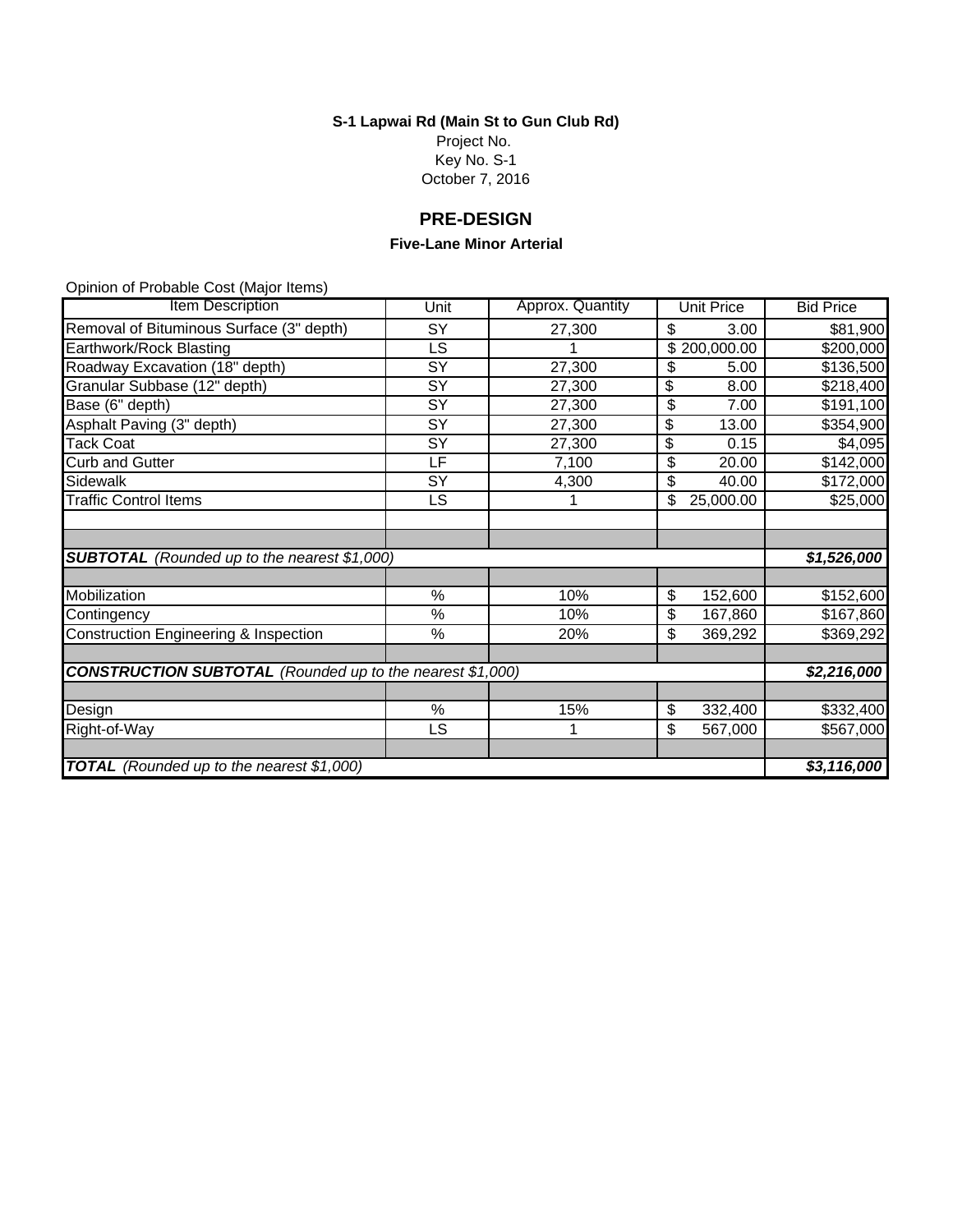**S-2 11th Ave (29th St to Gun Club Rd)**

Project No. Key No. S-2 October 7, 2016

# **PRE-DESIGN**

#### **Two-Lane Collector**

| <b>Item Description</b>                                          | Unit            | Approx. Quantity | <b>Unit Price</b> | <b>Bid Price</b> |
|------------------------------------------------------------------|-----------------|------------------|-------------------|------------------|
| Earthwork/Rock Blasting                                          | <b>LS</b>       |                  | \$1,000,000.00    | \$1,000,000      |
| Roadway Excavation (18" depth)                                   | SY              | 16,700           | \$<br>5.00        | \$83,500         |
| Granular Subbase (12" depth)                                     | SY              | 16,700           | \$<br>8.00        | \$133,600        |
| Base (6" depth)                                                  | SY              | 16,700           | \$<br>7.00        | \$116,900        |
| Asphalt Paving (3" depth)                                        | SY              | 16,700           | \$<br>13.00       | \$217,100        |
| <b>Tack Coat</b>                                                 | $\overline{SY}$ | 16,700           | \$<br>0.15        | \$2,505          |
| Sidewalk                                                         | $\overline{SY}$ | 4,200            | \$<br>40.00       | \$168,000        |
| <b>Curb and Gutter</b>                                           | LF              | 7,500            | \$<br>20.00       | \$150,000        |
| <b>Traffic Control Items</b>                                     | <b>LS</b>       |                  | \$<br>5,000.00    | \$5,000          |
|                                                                  |                 |                  |                   |                  |
|                                                                  |                 |                  |                   |                  |
| <b>SUBTOTAL</b> (Rounded up to the nearest \$1,000)              |                 |                  |                   | \$1,877,000      |
|                                                                  |                 |                  |                   |                  |
| Mobilization                                                     | %               | 10%              | \$<br>187,700     | \$187,700        |
| Contingency                                                      | %               | 20%              | \$<br>412,940     | \$412,940        |
| Construction Engineering & Inspection                            | $\%$            | 20%              | \$<br>495,528     | \$495,528        |
|                                                                  |                 |                  |                   |                  |
| <b>CONSTRUCTION SUBTOTAL</b> (Rounded up to the nearest \$1,000) |                 |                  |                   | \$2,974,000      |
|                                                                  |                 |                  |                   |                  |
| Design                                                           | %               | 15%              | \$<br>446,100     | \$446,100        |
| Right-of-Way                                                     | LS              | 1                | \$<br>393,000     | \$393,000        |
|                                                                  |                 |                  |                   |                  |
| <b>TOTAL</b> (Rounded up to the nearest \$1,000)                 |                 |                  |                   | \$3,814,000      |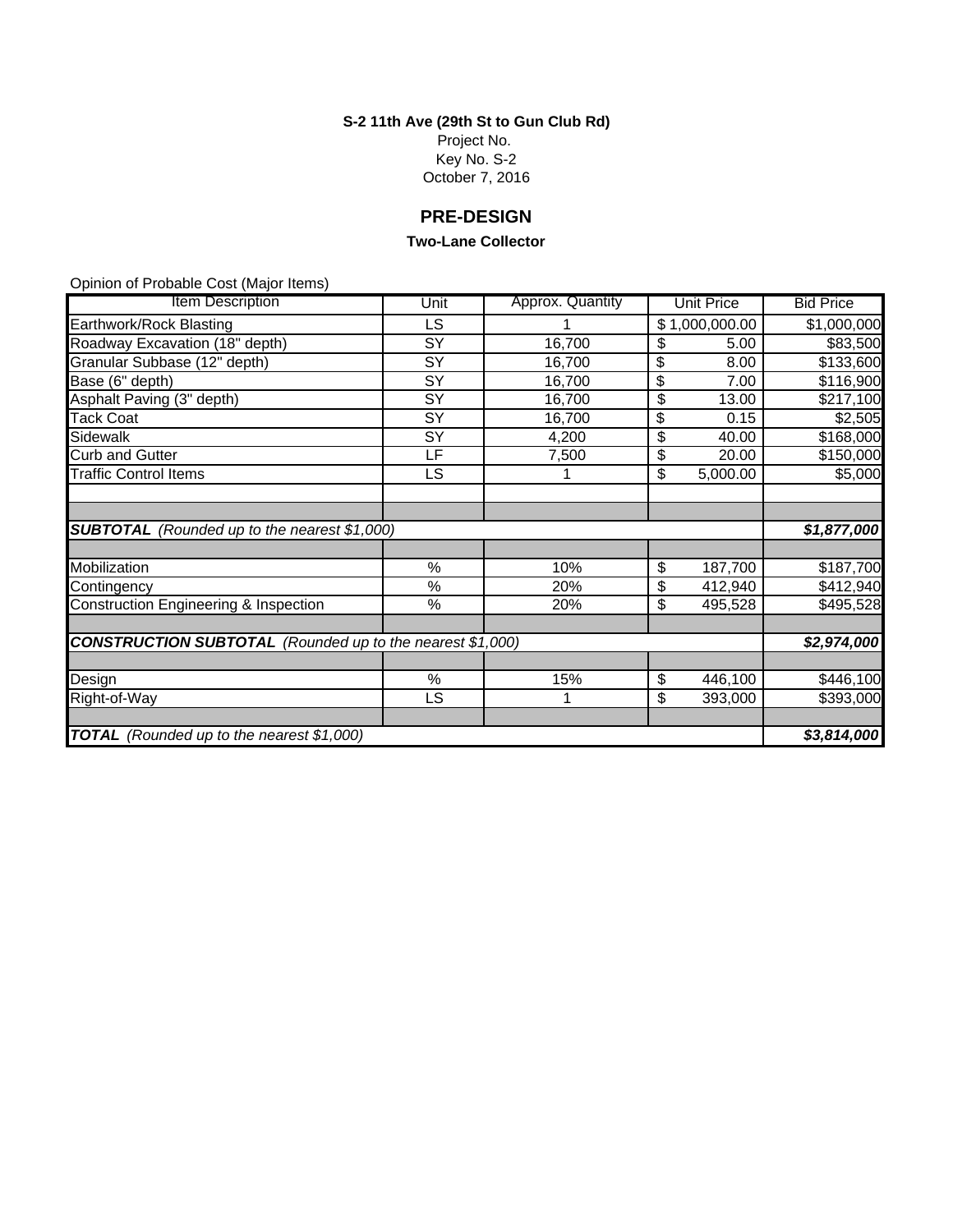**S-2 11th Ave (29th St to Gun Club Rd)**

Project No. Key No. S-2 October 7, 2016

# **PRE-DESIGN**

#### **Three-Lane Collector**

| <b>Item Description</b>                                          | Unit            | Approx. Quantity | <b>Unit Price</b> | <b>Bid Price</b> |
|------------------------------------------------------------------|-----------------|------------------|-------------------|------------------|
| Earthwork/Rock Blasting                                          | <b>LS</b>       |                  | \$1,100,000.00    | \$1,100,000      |
| Roadway Excavation (18" depth)                                   | SY              | 18,400           | \$<br>5.00        | \$92,000         |
| Granular Subbase (12" depth)                                     | SY              | 18,400           | \$<br>8.00        | \$147,200        |
| Base (6" depth)                                                  | SY              | 18,400           | \$<br>7.00        | \$128,800        |
| Asphalt Paving (3" depth)                                        | SY              | 18,400           | \$<br>13.00       | \$239,200        |
| <b>Tack Coat</b>                                                 | $\overline{SY}$ | 18,400           | \$<br>0.15        | \$2,760          |
| Sidewalk                                                         | $\overline{SY}$ | 4,200            | \$<br>40.00       | \$168,000        |
| <b>Curb and Gutter</b>                                           | LF              | 7,500            | \$<br>20.00       | \$150,000        |
| <b>Traffic Control Items</b>                                     | <b>LS</b>       |                  | \$<br>5,000.00    | \$5,000          |
|                                                                  |                 |                  |                   |                  |
|                                                                  |                 |                  |                   |                  |
| <b>SUBTOTAL</b> (Rounded up to the nearest \$1,000)              |                 |                  |                   | \$2,033,000      |
|                                                                  |                 |                  |                   |                  |
| Mobilization                                                     | %               | 10%              | \$<br>203,300     | \$203,300        |
| Contingency                                                      | %               | 20%              | \$<br>447,260     | \$447,260        |
| Construction Engineering & Inspection                            | $\%$            | 20%              | \$<br>536,712     | \$536,712        |
|                                                                  |                 |                  |                   |                  |
| <b>CONSTRUCTION SUBTOTAL</b> (Rounded up to the nearest \$1,000) |                 |                  |                   | \$3,221,000      |
|                                                                  |                 |                  |                   |                  |
| Design                                                           | %               | 15%              | \$<br>483,150     | \$483,150        |
| Right-of-Way                                                     | LS              | 1                | \$<br>393,000     | \$393,000        |
|                                                                  |                 |                  |                   |                  |
| <b>TOTAL</b> (Rounded up to the nearest \$1,000)                 |                 |                  |                   |                  |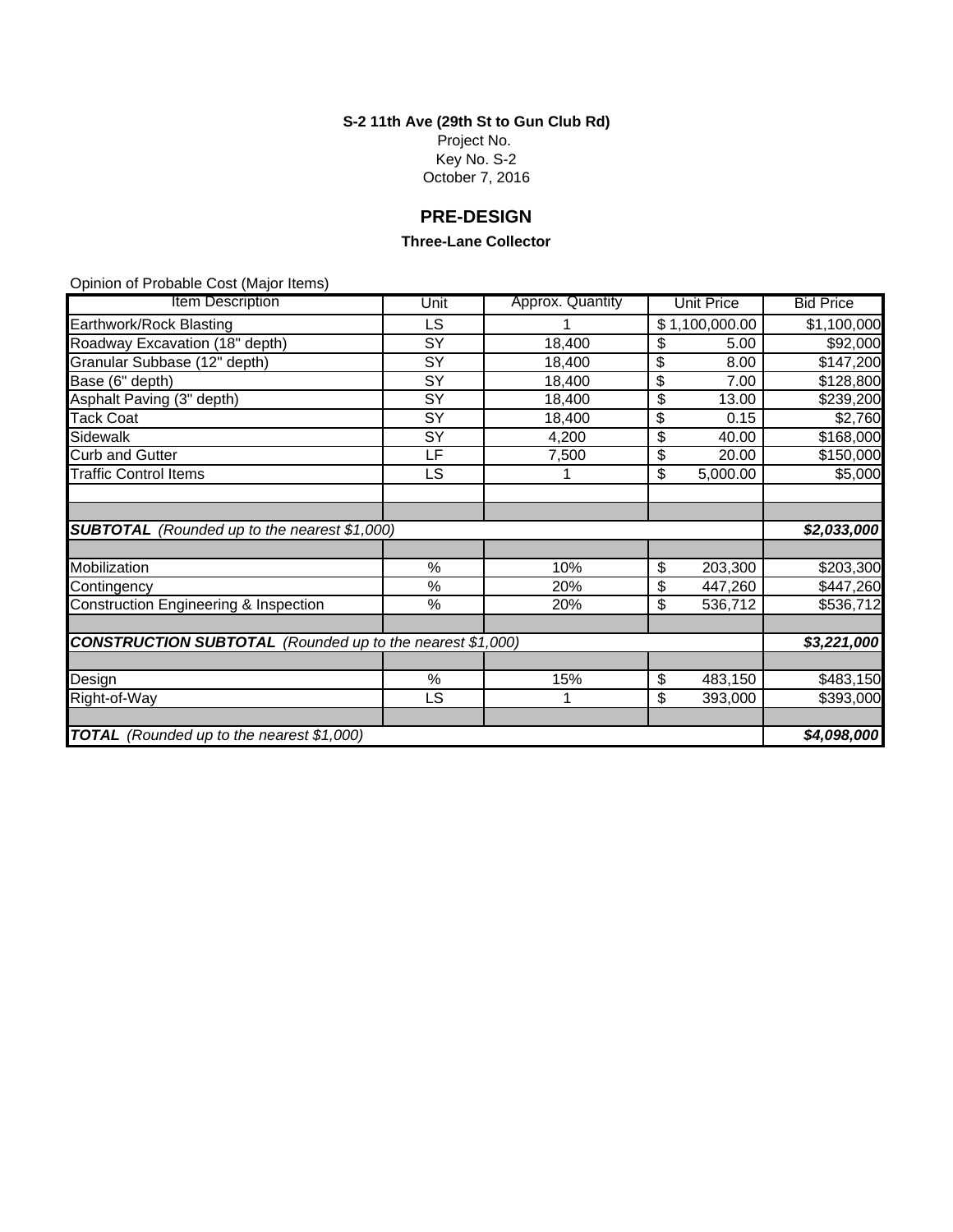**S-3 16th Ave (29th St to Gun Club Rd)**

Project No. Key No. S-3 October 7, 2016

# **PRE-DESIGN**

#### **Two-Lane Collector**

| Item Description                                                 | Unit            | Approx. Quantity | <b>Unit Price</b> | <b>Bid Price</b> |  |  |
|------------------------------------------------------------------|-----------------|------------------|-------------------|------------------|--|--|
| Earthwork/Rock Blasting                                          | LS              |                  | \$1,200,000.00    | \$1,200,000      |  |  |
| Roadway Excavation (18" depth)                                   | SY              | 13,400           | \$<br>5.00        | \$67,000         |  |  |
| Granular Subbase (12" depth)                                     | SY              | 13,400           | \$<br>8.00        | \$107,200        |  |  |
| Base (6" depth)                                                  | SY              | 13,400           | \$<br>7.00        | \$93,800         |  |  |
| Asphalt Paving (3" depth)                                        | SY              | 13,400           | \$<br>13.00       | \$174,200        |  |  |
| <b>Tack Coat</b>                                                 | $\overline{SY}$ | 13,400           | \$<br>0.15        | \$2,010          |  |  |
| Sidewalk                                                         | SY              | 3,400            | \$<br>40.00       | \$136,000        |  |  |
| <b>Curb and Gutter</b>                                           | LF              | 3,000            | \$<br>20.00       | \$60,000         |  |  |
| <b>Traffic Control Items</b>                                     | LS              |                  | \$<br>5,000.00    | \$5,000          |  |  |
|                                                                  |                 |                  |                   |                  |  |  |
|                                                                  |                 |                  |                   |                  |  |  |
| <b>SUBTOTAL</b> (Rounded up to the nearest \$1,000)              |                 |                  |                   | \$1,846,000      |  |  |
|                                                                  |                 |                  |                   |                  |  |  |
| Mobilization                                                     | %               | 10%              | \$<br>184,600     | \$184,600        |  |  |
| Contingency                                                      | %               | 20%              | \$<br>406,120     | \$406,120        |  |  |
| Construction Engineering & Inspection                            | $\%$            | 20%              | \$<br>487,344     | \$487,344        |  |  |
|                                                                  |                 |                  |                   |                  |  |  |
| <b>CONSTRUCTION SUBTOTAL</b> (Rounded up to the nearest \$1,000) |                 |                  |                   | \$2,925,000      |  |  |
|                                                                  |                 |                  |                   |                  |  |  |
| Design                                                           | %               | 15%              | \$<br>438,750     | \$438,750        |  |  |
| Right-of-Way                                                     | LS.             | 1                | \$<br>204,000     | \$204,000        |  |  |
|                                                                  |                 |                  |                   |                  |  |  |
| <b>TOTAL</b> (Rounded up to the nearest \$1,000)                 |                 |                  |                   |                  |  |  |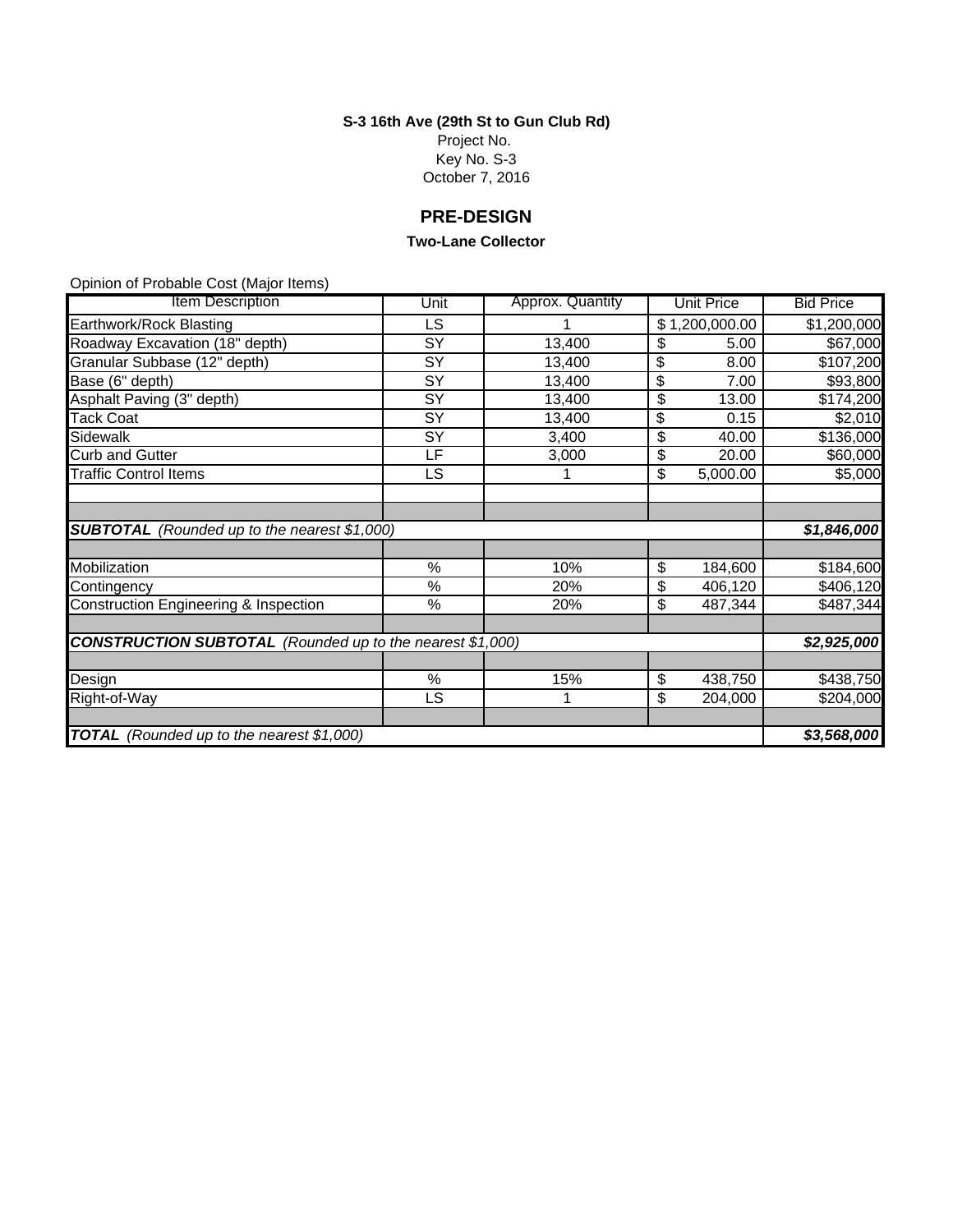**S-3 16th Ave (29th St to Gun Club Rd)**

Project No. Key No. S-3 October 7, 2016

# **PRE-DESIGN**

#### **Three-Lane Collector**

| Item Description                                                 | Unit            | Approx. Quantity | <b>Unit Price</b> | <b>Bid Price</b> |  |  |
|------------------------------------------------------------------|-----------------|------------------|-------------------|------------------|--|--|
| Earthwork/Rock Blasting                                          | LS              |                  | \$1,300,000.00    | \$1,300,000      |  |  |
| Roadway Excavation (18" depth)                                   | SY              | 14,700           | \$<br>5.00        | \$73,500         |  |  |
| Granular Subbase (12" depth)                                     | SY              | 14,700           | \$<br>8.00        | \$117,600        |  |  |
| Base (6" depth)                                                  | SY              | 14,700           | \$<br>7.00        | \$102,900        |  |  |
| Asphalt Paving (3" depth)                                        | SY              | 14,700           | \$<br>13.00       | \$191,100        |  |  |
| <b>Tack Coat</b>                                                 | $\overline{SY}$ | 14,700           | \$<br>0.15        | \$2,205          |  |  |
| Sidewalk                                                         | SY              | 3,400            | \$<br>40.00       | \$136,000        |  |  |
| <b>Curb and Gutter</b>                                           | LF              | 3,000            | \$<br>20.00       | \$60,000         |  |  |
| <b>Traffic Control Items</b>                                     | LS              |                  | \$<br>5,000.00    | \$5,000          |  |  |
|                                                                  |                 |                  |                   |                  |  |  |
|                                                                  |                 |                  |                   |                  |  |  |
| <b>SUBTOTAL</b> (Rounded up to the nearest \$1,000)              |                 |                  |                   | \$1,989,000      |  |  |
|                                                                  |                 |                  |                   |                  |  |  |
| Mobilization                                                     | %               | 10%              | \$<br>198,900     | \$198,900        |  |  |
| Contingency                                                      | %               | 20%              | \$<br>437,580     | \$437,580        |  |  |
| Construction Engineering & Inspection                            | $\%$            | 20%              | \$<br>525,096     | \$525,096        |  |  |
|                                                                  |                 |                  |                   |                  |  |  |
| <b>CONSTRUCTION SUBTOTAL</b> (Rounded up to the nearest \$1,000) |                 |                  |                   |                  |  |  |
|                                                                  |                 |                  |                   |                  |  |  |
| Design                                                           | %               | 15%              | \$<br>472,650     | \$472,650        |  |  |
| Right-of-Way                                                     | LS.             | 1                | \$<br>204,000     | \$204,000        |  |  |
|                                                                  |                 |                  |                   |                  |  |  |
| <b>TOTAL</b> (Rounded up to the nearest \$1,000)                 |                 |                  |                   |                  |  |  |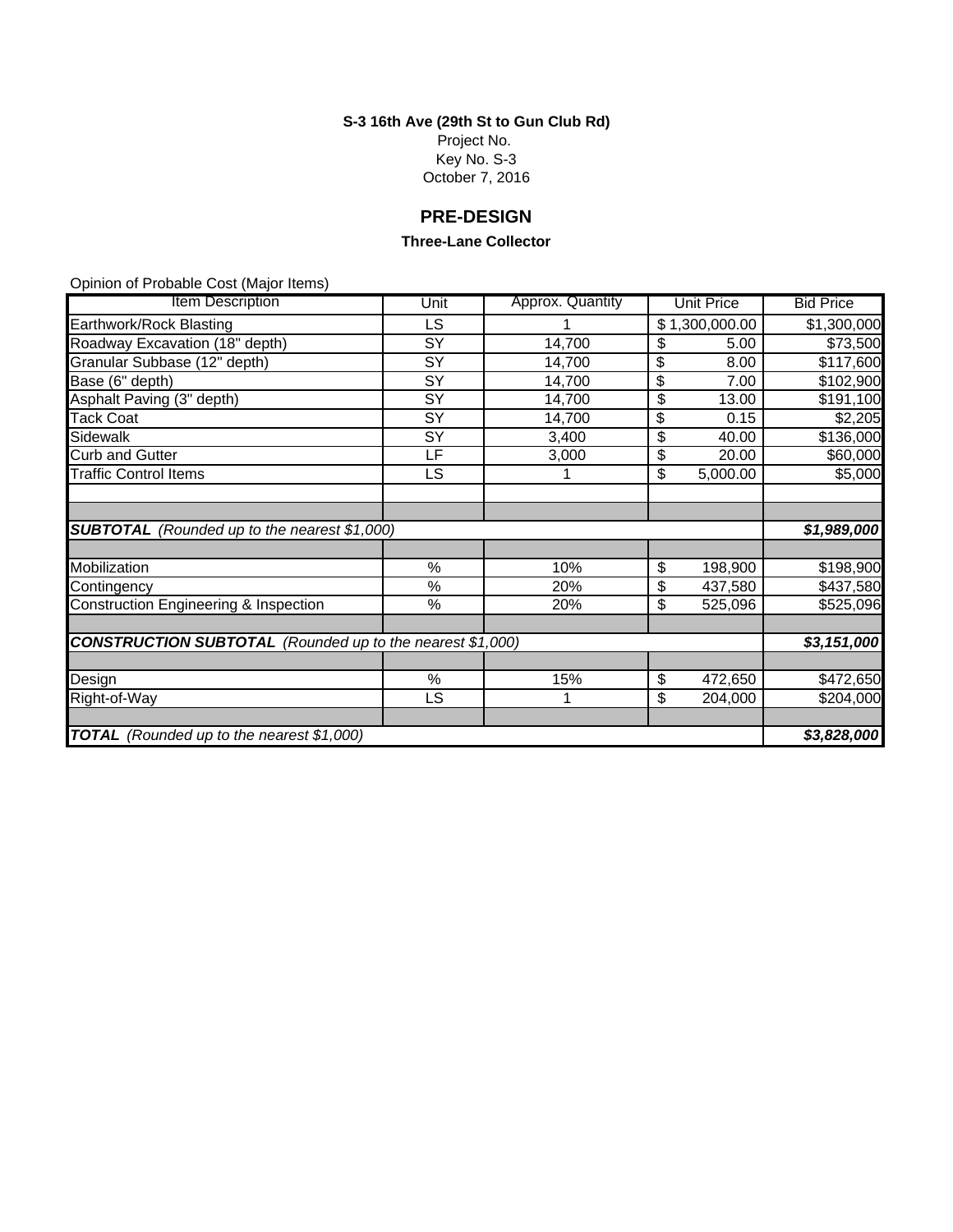**S-4 Nez Perce Dr (Juniper Dr to Lindsay Creek Rd)**

Project No. Key No. S-4 October 7, 2016

# **PRE-DESIGN**

#### **Two-Lane Collector**

| Item Description                                                 | Unit                   | Approx. Quantity | <b>Unit Price</b>        | <b>Bid Price</b> |  |
|------------------------------------------------------------------|------------------------|------------------|--------------------------|------------------|--|
| Earthwork/Rock Blasting                                          | LS                     |                  | \$1,500,000.00           | \$1,500,000      |  |
| Roadway Excavation (18" depth)                                   | SY                     | 11,200           | \$<br>5.00               | \$56,000         |  |
| Granular Subbase (12" depth)                                     | SY                     | 11,200           | \$<br>8.00               | \$89,600         |  |
| Base (6" depth)                                                  | SY                     | 11,200           | \$<br>7.00               | \$78,400         |  |
| Asphalt Paving (3" depth)                                        | SY                     | 11,200           | \$<br>13.00              | \$145,600        |  |
| <b>Tack Coat</b>                                                 | $\overline{\text{SY}}$ | 11,200           | \$<br>0.15               | \$1,680          |  |
| Sidewalk                                                         | SY                     | 2,800            | \$<br>$\overline{40.00}$ | \$112,000        |  |
| <b>Curb and Gutter</b>                                           | LF                     | 2,500            | \$<br>20.00              | \$50,000         |  |
| <b>Traffic Control Items</b>                                     | LS                     |                  | \$<br>5,000.00           | \$5,000          |  |
|                                                                  |                        |                  |                          |                  |  |
|                                                                  |                        |                  |                          |                  |  |
| <b>SUBTOTAL</b> (Rounded up to the nearest \$1,000)              |                        |                  |                          | \$2,039,000      |  |
|                                                                  |                        |                  |                          |                  |  |
| Mobilization                                                     | %                      | 10%              | \$<br>203,900            | \$203,900        |  |
| Contingency                                                      | $\%$                   | 20%              | \$<br>448,580            | \$448,580        |  |
| Construction Engineering & Inspection                            | $\%$                   | 20%              | \$<br>538,296            | \$538,296        |  |
|                                                                  |                        |                  |                          |                  |  |
| <b>CONSTRUCTION SUBTOTAL</b> (Rounded up to the nearest \$1,000) |                        |                  |                          |                  |  |
|                                                                  |                        |                  |                          |                  |  |
| Design                                                           | %                      | 15%              | \$<br>484,500            | \$484,500        |  |
| Right-of-Way                                                     | <b>LS</b>              |                  | \$<br>342,000            | \$342,000        |  |
|                                                                  |                        |                  |                          |                  |  |
| <b>TOTAL</b> (Rounded up to the nearest \$1,000)                 |                        |                  |                          |                  |  |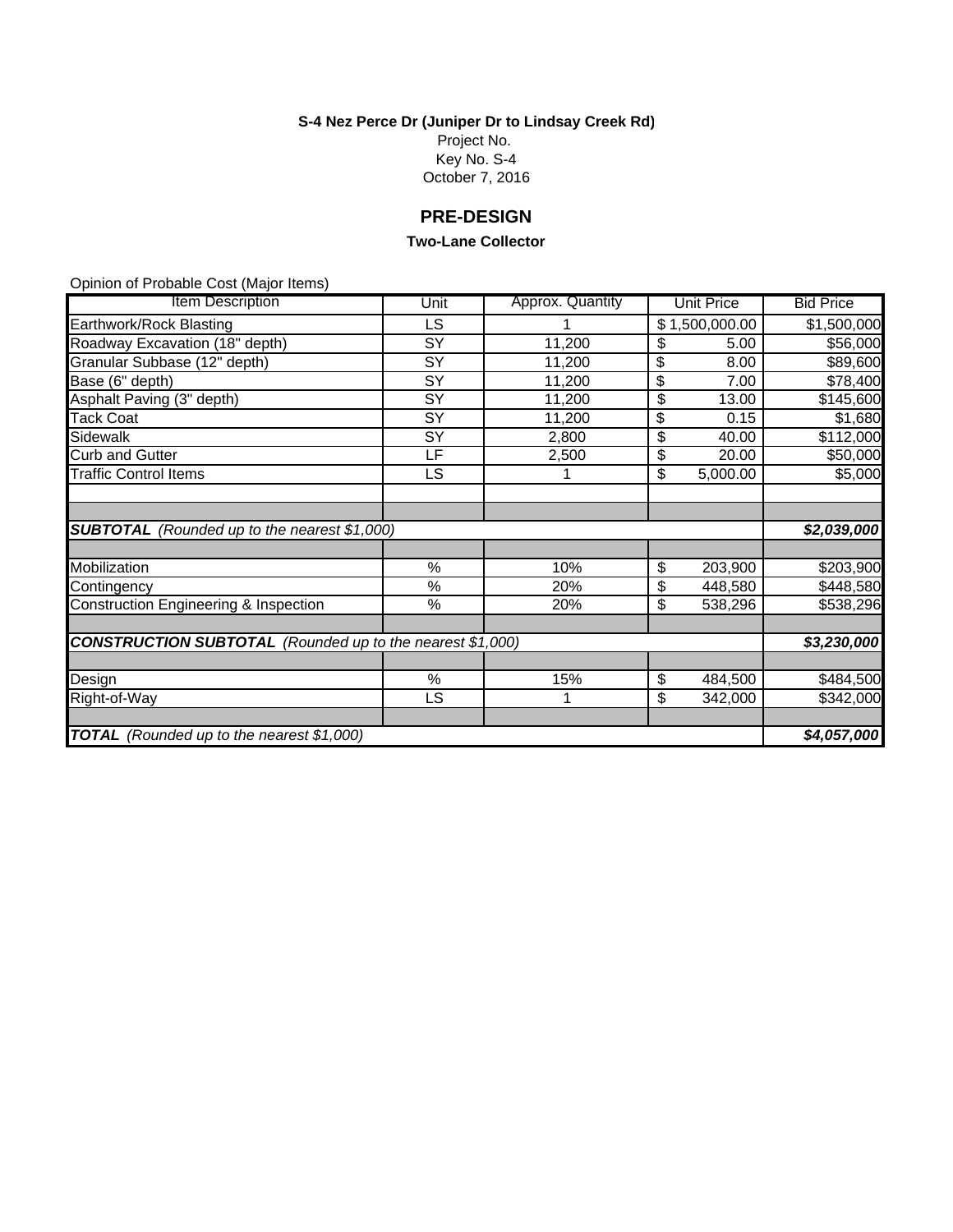|                                         | <b>Nez Perce Drive Improvements</b> |             |                 |                     |                 |               |
|-----------------------------------------|-------------------------------------|-------------|-----------------|---------------------|-----------------|---------------|
| ENGINEERS IMPROVEMENT ESTIMATE          |                                     |             |                 |                     |                 |               |
| <b>ITEM</b>                             | QUANTITY                            | <b>UNIT</b> |                 | <b>AMOUNT</b>       |                 | <b>EXTEND</b> |
| Excavation                              | 537,000                             | CY          | \$              | 4.00                | \$              | 2,148,000.00  |
| Asphalt (with rock base)                | 144,228                             | SF          | \$              | 3.50                | $\overline{\$}$ | 504,798.00    |
| Sidewalk                                | 30,906                              | SF          | \$              | 5.50                | \$              | 169,983.00    |
| <b>Curb and Gutter</b>                  | 6,868                               | LF          | \$              | 15.00               | S               | 103,020.00    |
| 8"SDR 35 PVC                            | 1,950                               | LF          | $\overline{\$}$ | 40.00               | \$              | 78,000.00     |
| 12" Waterline PVC C900                  | 3,184                               | LF          | \$              | 42.50               | $\overline{\$}$ | 135,320.00    |
| F.H. Meuller 1500                       | 10                                  | EA          | \$              | 2,500.00            | $\overline{\$}$ | 25,000.00     |
| 12" Waterline Fittings                  | 8                                   | EA          | \$              | 1,500.00            | $\overline{\$}$ | 12,000.00     |
| Concrete Thrust Blocks                  | $\overline{8}$                      | EA          | \$              | 500.00              | \$              | 4,000.00      |
| 6" Gate Valves                          | 10                                  | EA          | \$              | 1,000.00            | \$              | 10,000.00     |
| 12" Gate Valves                         | 6                                   | EA          | \$              | 2,000.00            | \$              | 12,000.00     |
| 12" - S.D. ADS N-12                     | 370                                 | LF          | \$              | 35.00               | \$              | 12,950.00     |
| Storm Drain C.B.                        | 4                                   | EA          | \$              | 1,500.00            | \$              | 6,000.00      |
| Storm Drain Manhole                     | $\overline{2}$                      | EA          | \$              | 2,500.00            | S               | 5,000.00      |
| <b>Street Lights</b>                    | 16                                  | EA          | \$              | 1,250.00            | \$              | 20,000.00     |
| <b>Centerline Monuments</b>             | 5                                   | EA          | \$              | 400.00              | $\overline{\$}$ | 2,000.00      |
| Cap and Plug Waterline                  | $\overline{1}$                      | EA          | \$              | 750.00              | \$              | 750.00        |
| Signage                                 | 10                                  | EA          | \$              | 100.00              | \$              | 1,000.00      |
| <b>Erosion Control Monitoring</b>       | $\overline{1}$                      | LS          | \$              | 7,000.00            | \$              | 7,000.00      |
| Mobilization                            | 1                                   | LS          | \$              | 35,000.00           | $\overline{\$}$ | 35,000.00     |
| <b>Sanitary Sewer Manholes</b>          | 8                                   | EA          | \$              | 2,500.00            | $\overline{\$}$ | 20,000.00     |
| Driveway Approach                       | $\overline{6}$                      | EA          | \$              | 1,750.00            | \$              | 10,500.00     |
| <b>Traffic Light</b>                    | 1                                   | EA          | \$              | 250,000.00          | \$              | 250,000.00    |
| Striping                                | 1                                   | LS          | \$              | 2,950.00            | \$              | 2,950.00      |
| Handicap / Ped Ramps w/ Truncated domes | 4                                   | EA          | $\overline{\$}$ | 450.00              | $\overline{\$}$ | 1,800.00      |
|                                         |                                     |             |                 | SUBTOTAL:           | \$              | 3,577,071.00  |
| <b>CONTINGENCIES</b>                    | 10%                                 |             |                 |                     | \$              | 357,707.10    |
| <b>ENGINEER</b>                         | 15%                                 |             |                 |                     | $\overline{\$}$ | 536,560.65    |
|                                         |                                     |             |                 | <b>GRAND TOTAL:</b> | \$              | 4,471,338.75  |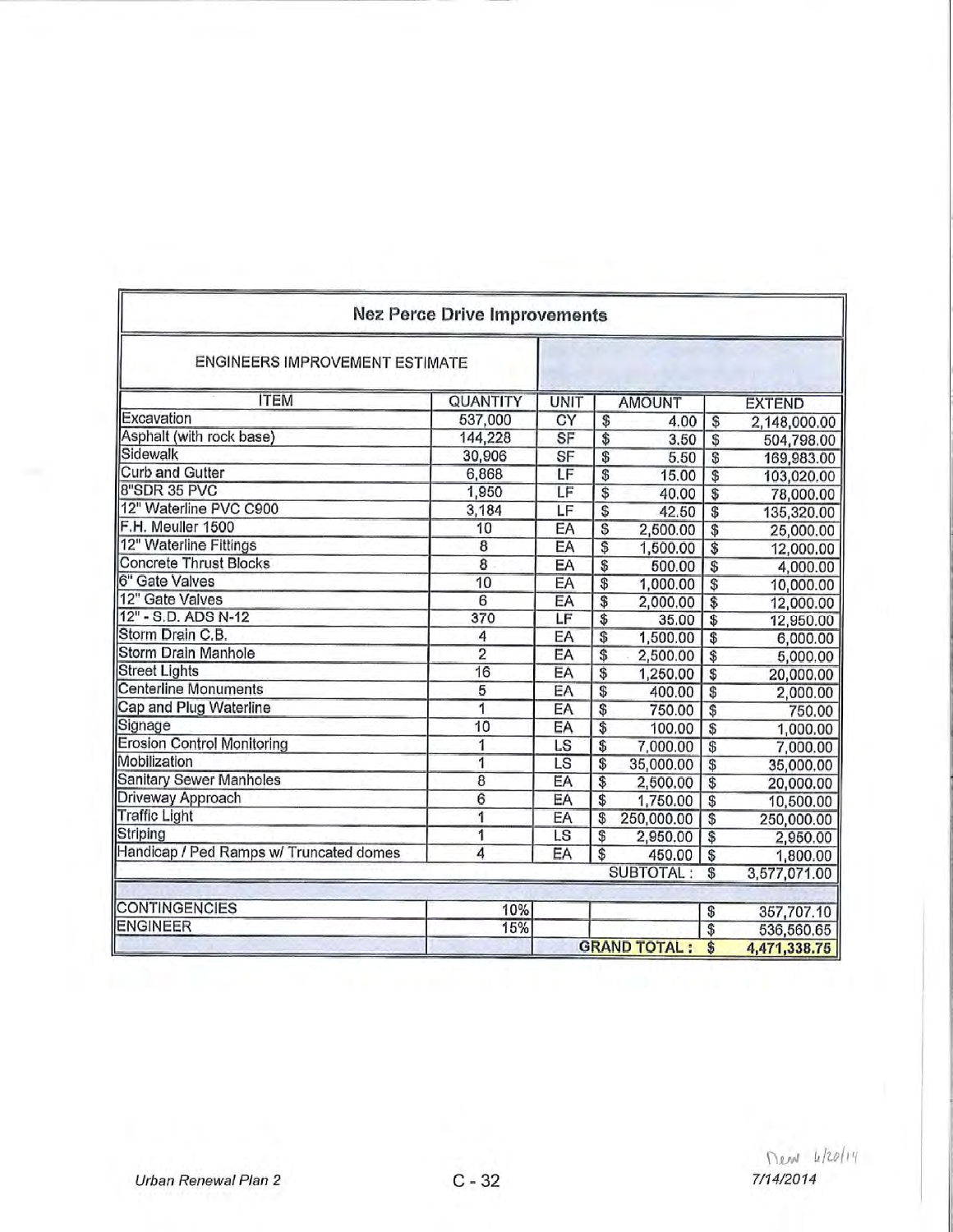**S-4 Nez Perce Dr (Juniper Dr to Lindsay Creek Rd)**

Project No. Key No. S-4 October 7, 2016

# **PRE-DESIGN**

## **Three-Lane Collector Grade Adjusted**

| Item Description                                    | Unit                                                             | Approx. Quantity | <b>Unit Price</b>           | <b>Bid Price</b> |  |  |
|-----------------------------------------------------|------------------------------------------------------------------|------------------|-----------------------------|------------------|--|--|
| Earthwork/Rock Blasting                             | LS                                                               |                  | \$1,800,000.00              | \$1,800,000      |  |  |
| Roadway Excavation (18" depth)                      | SY                                                               | 12,300           | \$<br>5.00                  | \$61,500         |  |  |
| Granular Subbase (12" depth)                        | SY                                                               | 12,300           | \$<br>8.00                  | \$98,400         |  |  |
| Base (6" depth)                                     | SY                                                               | 12,300           | \$<br>7.00                  | \$86,100         |  |  |
| Asphalt Paving (3" depth)                           | SY                                                               | 12,300           | \$<br>13.00                 | \$159,900        |  |  |
| <b>Tack Coat</b>                                    | $\overline{SY}$                                                  | 12,300           | \$<br>0.15                  | \$1,845          |  |  |
| Sidewalk                                            | SY                                                               | 2,800            | \$<br>40.00                 | \$112,000        |  |  |
| <b>Curb and Gutter</b>                              | LF                                                               | 2,500            | \$<br>20.00                 | \$50,000         |  |  |
| <b>Traffic Control Items</b>                        | LS                                                               |                  | $\overline{5,000.00}$<br>\$ | \$5,000          |  |  |
|                                                     |                                                                  |                  |                             |                  |  |  |
|                                                     |                                                                  |                  |                             |                  |  |  |
| <b>SUBTOTAL</b> (Rounded up to the nearest \$1,000) |                                                                  |                  |                             | \$2,375,000      |  |  |
|                                                     |                                                                  |                  |                             |                  |  |  |
| Mobilization                                        | %                                                                | 10%              | \$<br>237,500               | \$237,500        |  |  |
| Contingency                                         | %                                                                | 20%              | \$<br>522,500               | \$522,500        |  |  |
| Construction Engineering & Inspection               | $\%$                                                             | 20%              | \$<br>627,000               | \$627,000        |  |  |
|                                                     |                                                                  |                  |                             |                  |  |  |
|                                                     | <b>CONSTRUCTION SUBTOTAL</b> (Rounded up to the nearest \$1,000) |                  |                             |                  |  |  |
|                                                     |                                                                  |                  |                             |                  |  |  |
| Design                                              | $\%$                                                             | 15%              | \$<br>564,300               | \$564,300        |  |  |
| Right-of-Way                                        | LS                                                               |                  | \$<br>342,000               | \$342,000        |  |  |
|                                                     |                                                                  |                  |                             |                  |  |  |
| <b>TOTAL</b> (Rounded up to the nearest \$1,000)    |                                                                  |                  |                             | \$4,669,000      |  |  |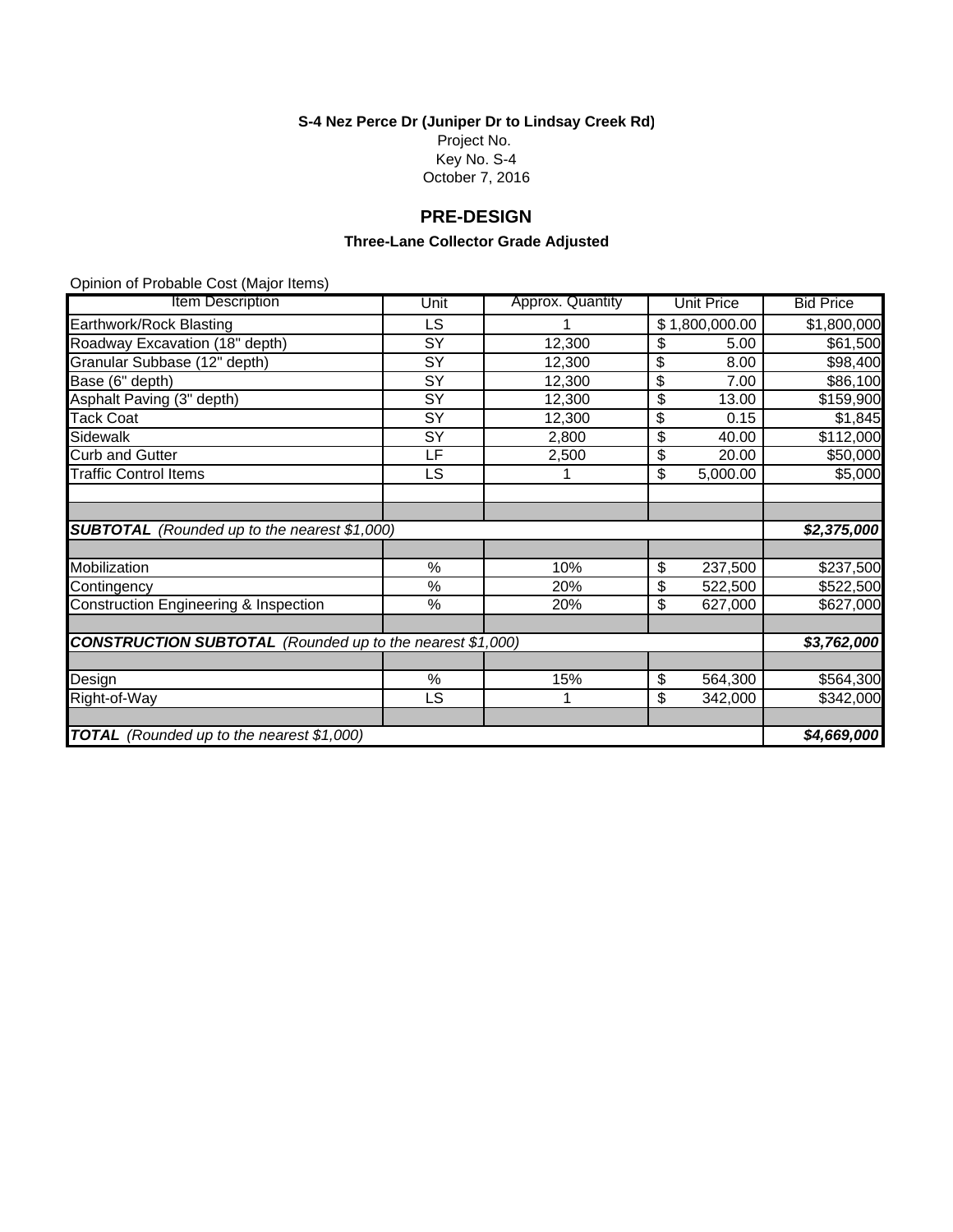**S-5 Nez Perce Dr (Gun Club Rd to Lindsay Creek Rd)**

Project No. Key No. S-5 October 7, 2016

# **PRE-DESIGN**

#### **Two-Lane Collector**

| <b>Item Description</b>                                          | Unit            | Approx. Quantity | <b>Unit Price</b> | <b>Bid Price</b> |
|------------------------------------------------------------------|-----------------|------------------|-------------------|------------------|
| Earthwork/Rock Blasting                                          | LS              |                  | \$3,000,000.00    | \$3,000,000      |
| Roadway Excavation (18" depth)                                   | $\overline{SY}$ | 26,700           | S<br>5.00         | \$133,500        |
| Granular Subbase (12" depth)                                     | SY              | 26,700           | \$<br>8.00        | \$213,600        |
| Base (6" depth)                                                  | $\overline{SY}$ | 26,700           | \$<br>7.00        | \$186,900        |
| Asphalt Paving (3" depth)                                        | SY              | 26,700           | \$<br>13.00       | \$347,100        |
| Tack Coat                                                        | SY              | 26,700           | \$<br>0.15        | \$4,005          |
| Sidewalk                                                         | $\overline{S}$  | 6,700            | \$<br>40.00       | \$268,000        |
| <b>Curb and Gutter</b>                                           | LF              | 6,000            | \$<br>20.00       | \$120,000        |
| <b>Box Culvert</b>                                               | EA              |                  | \$<br>50,000.00   | \$50,000         |
| <b>Traffic Control Items</b>                                     | LS              | 1                | \$<br>5,000.00    | \$5,000          |
|                                                                  |                 |                  |                   |                  |
|                                                                  |                 |                  |                   |                  |
| <b>SUBTOTAL</b> (Rounded up to the nearest \$1,000)              |                 |                  |                   | \$4,329,000      |
|                                                                  |                 |                  |                   |                  |
| Mobilization                                                     | %               | 10%              | \$<br>432,900     | \$432,900        |
| Contingency                                                      | $\%$            | 20%              | \$<br>952,380     | \$952,380        |
| Construction Engineering & Inspection                            | $\%$            | 20%              | \$<br>1,142,856   | \$1,142,856      |
|                                                                  |                 |                  |                   |                  |
| <b>CONSTRUCTION SUBTOTAL</b> (Rounded up to the nearest \$1,000) |                 |                  |                   | \$6,858,000      |
|                                                                  |                 |                  |                   |                  |
| Design                                                           | $\%$            | 15%              | \$<br>1,028,700   | \$1,028,700      |
| Right-of-Way                                                     | LS              | 1                | \$<br>810,000     | \$810,000        |
|                                                                  |                 |                  |                   |                  |
| <b>TOTAL</b> (Rounded up to the nearest \$1,000)                 |                 |                  |                   | \$8,697,000      |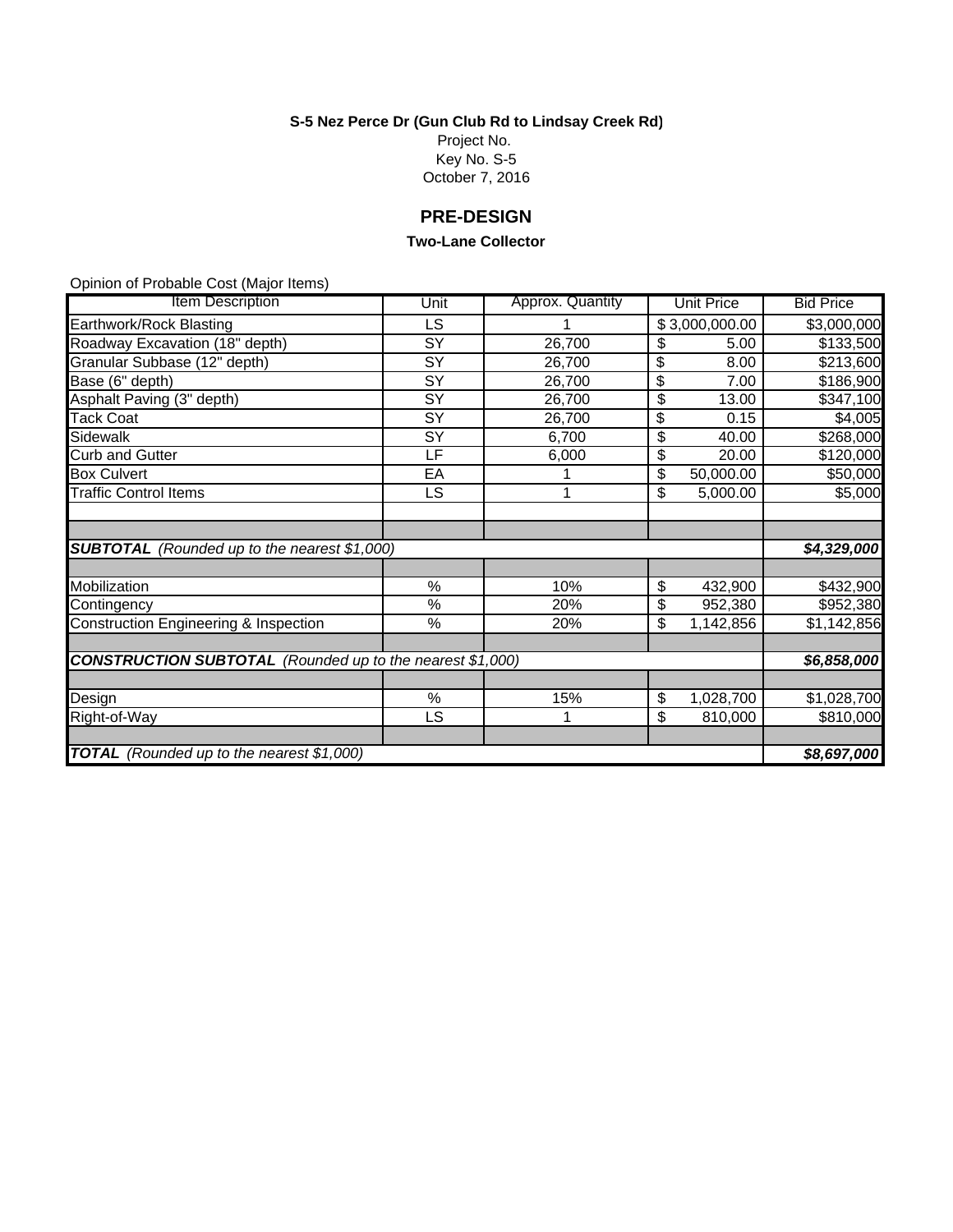**S-5 Nez Perce Dr (Gun Club Rd to Lindsay Creek Rd)**

Project No. Key No. S-5 October 7, 2016

# **PRE-DESIGN**

#### **Three-Lane Collector**

| <b>Item Description</b>                                          | Unit            | Approx. Quantity | <b>Unit Price</b> | <b>Bid Price</b> |
|------------------------------------------------------------------|-----------------|------------------|-------------------|------------------|
| Earthwork/Rock Blasting                                          | LS              |                  | \$3,200,000.00    | \$3,200,000      |
| Roadway Excavation (18" depth)                                   | $\overline{SY}$ | 29,400           | S<br>5.00         | \$147,000        |
| Granular Subbase (12" depth)                                     | SY              | 29,400           | \$<br>8.00        | \$235,200        |
| Base (6" depth)                                                  | $\overline{SY}$ | 29,400           | \$<br>7.00        | \$205,800        |
| Asphalt Paving (3" depth)                                        | SY              | 29,400           | \$<br>13.00       | \$382,200        |
| Tack Coat                                                        | SY              | 29,400           | \$<br>0.15        | \$4,410          |
| Sidewalk                                                         | $\overline{S}$  | 6,700            | \$<br>40.00       | \$268,000        |
| <b>Curb and Gutter</b>                                           | LF              | 6,000            | \$<br>20.00       | \$120,000        |
| <b>Box Culvert</b>                                               | EA              |                  | \$<br>50,000.00   | \$50,000         |
| <b>Traffic Control Items</b>                                     | LS              | 1                | \$<br>5,000.00    | \$5,000          |
|                                                                  |                 |                  |                   |                  |
|                                                                  |                 |                  |                   |                  |
| <b>SUBTOTAL</b> (Rounded up to the nearest \$1,000)              |                 |                  |                   | \$4,618,000      |
|                                                                  |                 |                  |                   |                  |
| Mobilization                                                     | %               | 10%              | \$<br>461,800     | \$461,800        |
| Contingency                                                      | $\%$            | 20%              | \$<br>1,015,960   | \$1,015,960      |
| Construction Engineering & Inspection                            | $\%$            | 20%              | \$<br>1,219,152   | \$1,219,152      |
|                                                                  |                 |                  |                   |                  |
| <b>CONSTRUCTION SUBTOTAL</b> (Rounded up to the nearest \$1,000) |                 |                  |                   | \$7,315,000      |
|                                                                  |                 |                  |                   |                  |
| Design                                                           | $\%$            | 15%              | \$<br>1,097,250   | \$1,097,250      |
| Right-of-Way                                                     | LS              | 1                | \$<br>810,000     | \$810,000        |
|                                                                  |                 |                  |                   |                  |
| <b>TOTAL</b> (Rounded up to the nearest \$1,000)                 |                 |                  |                   | \$9,223,000      |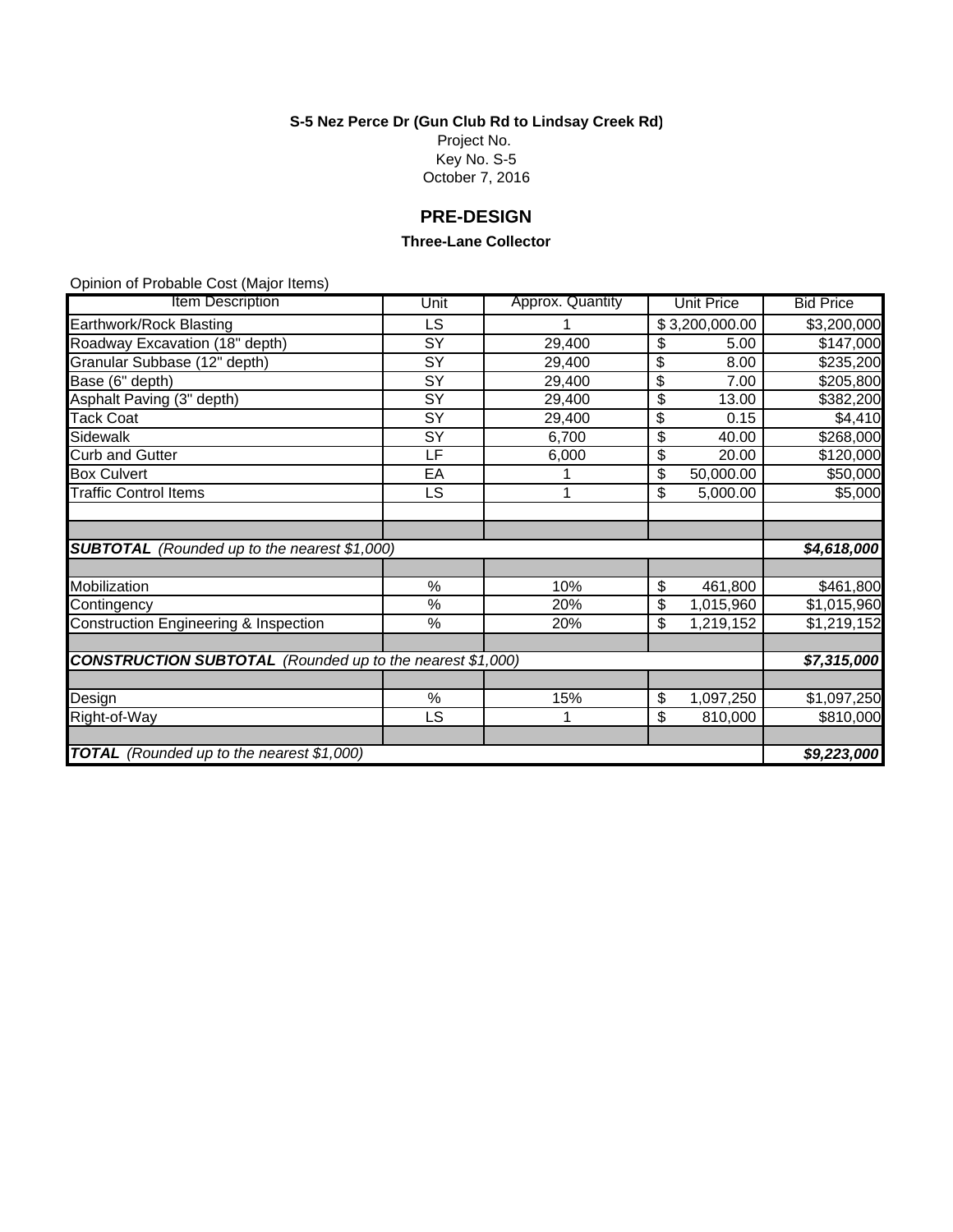**S-6 Gun Club Rd (Lapwai Rd to Stewart Ave)** Project No. Key No. S-6

October 7, 2016

# **PRE-DESIGN**

#### **Four-Lane Minor Arterial**

| <b>Item Description</b>                                          | Unit            | Approx. Quantity | <b>Unit Price</b> | <b>Bid Price</b> |  |
|------------------------------------------------------------------|-----------------|------------------|-------------------|------------------|--|
| Removal of Bituminous Surface (3" depth)                         | SY              | 45,100           | \$<br>3.00        | \$135,300        |  |
| Earthwork/Rock Blasting                                          | LS              |                  | \$1,000,000.00    | \$1,000,000      |  |
| Roadway Excavation (18" depth)                                   | SY              | 45,100           | \$<br>5.00        | \$225,500        |  |
| Granular Subbase (12" depth)                                     | SY              | 45,100           | \$<br>8.00        | \$360,800        |  |
| Base (6" depth)                                                  | SY              | 45,100           | \$<br>7.00        | \$315,700        |  |
| Asphalt Paving (3" depth)                                        | $\overline{SY}$ | 45,100           | \$<br>13.00       | \$586,300        |  |
| Tack Coat                                                        | SY              | 45,100           | \$<br>0.15        | \$6,765          |  |
| Replace Lindsay Creek Culvert                                    | LS              |                  | \$<br>50,000.00   | \$50,000         |  |
| <b>Traffic Control Items</b>                                     | LS              |                  | \$<br>30,000.00   | \$30,000         |  |
|                                                                  |                 |                  |                   |                  |  |
|                                                                  |                 |                  |                   |                  |  |
| <b>SUBTOTAL</b> (Rounded up to the nearest \$1,000)              |                 |                  |                   | \$2,711,000      |  |
|                                                                  |                 |                  |                   |                  |  |
| Mobilization                                                     | %               | 10%              | \$<br>271,100     | \$271,100        |  |
| Contingency                                                      | $\%$            | 10%              | \$<br>298,210     | \$298,210        |  |
| Construction Engineering & Inspection                            | $\%$            | 20%              | \$<br>656,062     | \$656,062        |  |
|                                                                  |                 |                  |                   |                  |  |
| <b>CONSTRUCTION SUBTOTAL</b> (Rounded up to the nearest \$1,000) |                 |                  |                   |                  |  |
|                                                                  |                 |                  |                   |                  |  |
| Design                                                           | %               | 15%              | \$<br>590,550     | \$590,550        |  |
| Right-of-Way                                                     | <b>LS</b>       |                  | \$<br>903,000     | \$903,000        |  |
|                                                                  |                 |                  |                   |                  |  |
| <b>TOTAL</b> (Rounded up to the nearest \$1,000)                 |                 |                  |                   |                  |  |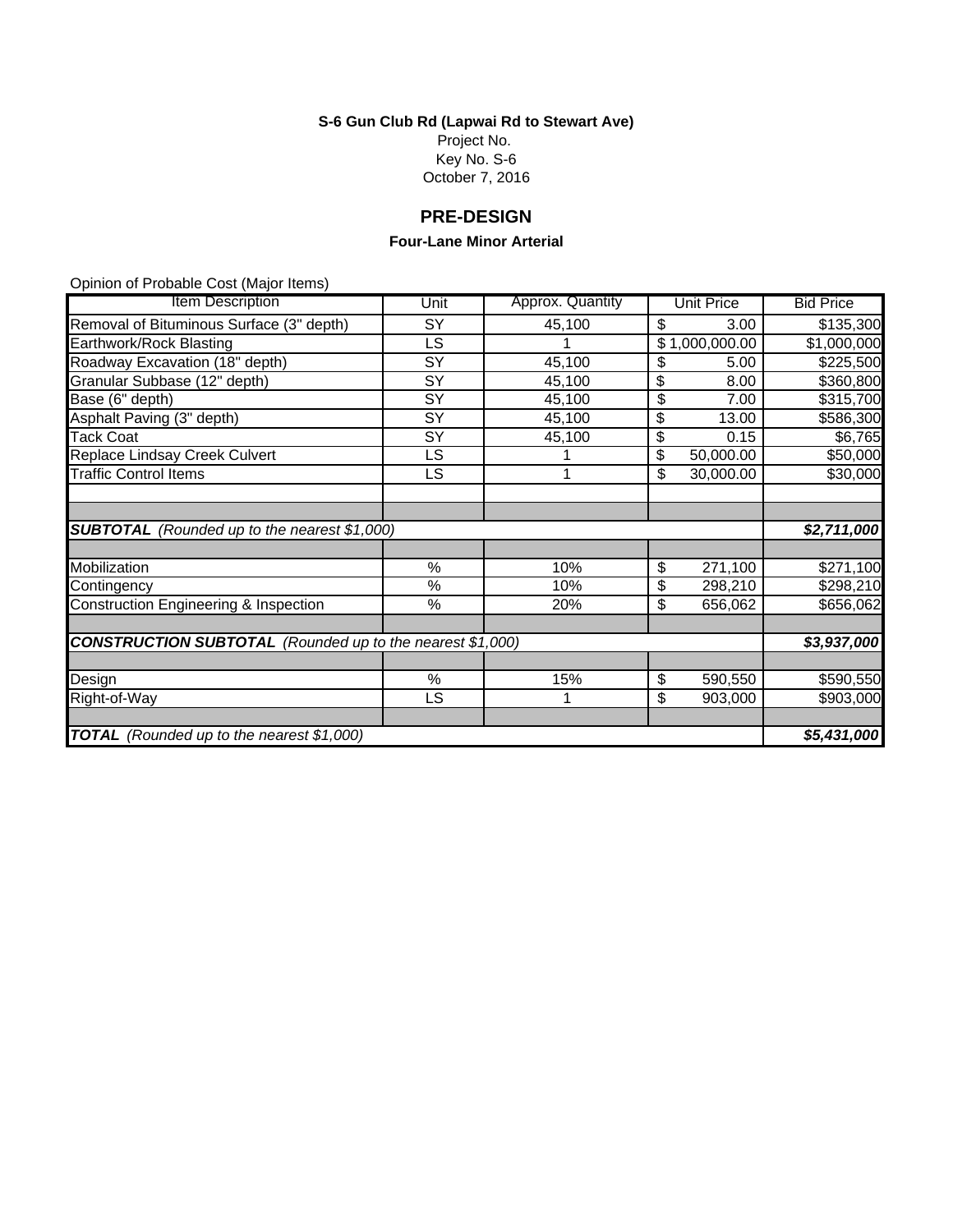**S-6 Gun Club Rd (Lapwai Rd to Stewart Ave)** Project No. Key No. S-6 October 7, 2016

# **PRE-DESIGN**

## **Two Lanes Up, One Lane Down**

| <b>Item Description</b>                                          | Unit | Approx. Quantity | <b>Unit Price</b> | <b>Bid Price</b> |
|------------------------------------------------------------------|------|------------------|-------------------|------------------|
| Removal of Bituminous Surface (3" depth)                         | SY   | 32,267           | \$<br>3.00        | \$96,800         |
| Earthwork/Rock Blasting                                          | LS   |                  | 800,000.00<br>\$  | \$800,000        |
| Roadway Excavation (18" depth)                                   | SY   | 32,267           | \$<br>5.00        | \$161,333        |
| Granular Subbase (12" depth)                                     | SY   | 32,267           | \$<br>8.00        | \$258,133        |
| Base (6" depth)                                                  | SY   | 32,267           | \$<br>7.00        | \$225,867        |
| Asphalt Paving (3" depth)                                        | SY   | 32,267           | \$<br>13.00       | \$419,467        |
| <b>Tack Coat</b>                                                 | SY   | 32,267           | \$<br>0.15        | \$4,840          |
| <b>Traffic Control Items</b>                                     | LS   |                  | \$<br>30,000.00   | \$30,000         |
|                                                                  |      |                  |                   |                  |
|                                                                  |      |                  |                   |                  |
| <b>SUBTOTAL</b> (Rounded up to the nearest \$1,000)              |      |                  |                   | \$1,997,000      |
|                                                                  |      |                  |                   |                  |
| Mobilization                                                     | %    | 10%              | \$<br>199,700     | \$199,700        |
| Contingency                                                      | $\%$ | 10%              | \$<br>219,670     | \$219,670        |
| Construction Engineering & Inspection                            | $\%$ | 20%              | \$<br>483,274     | \$483,274        |
|                                                                  |      |                  |                   |                  |
| <b>CONSTRUCTION SUBTOTAL</b> (Rounded up to the nearest \$1,000) |      |                  |                   | \$2,900,000      |
|                                                                  |      |                  |                   |                  |
| Design                                                           | %    | 15%              | \$<br>435,000     | \$435,000        |
| Right-of-Way                                                     | LS   | 1                | \$<br>558,000     | \$558,000        |
|                                                                  |      |                  |                   |                  |
| <b>TOTAL</b> (Rounded up to the nearest \$1,000)                 |      |                  |                   | \$3,893,000      |